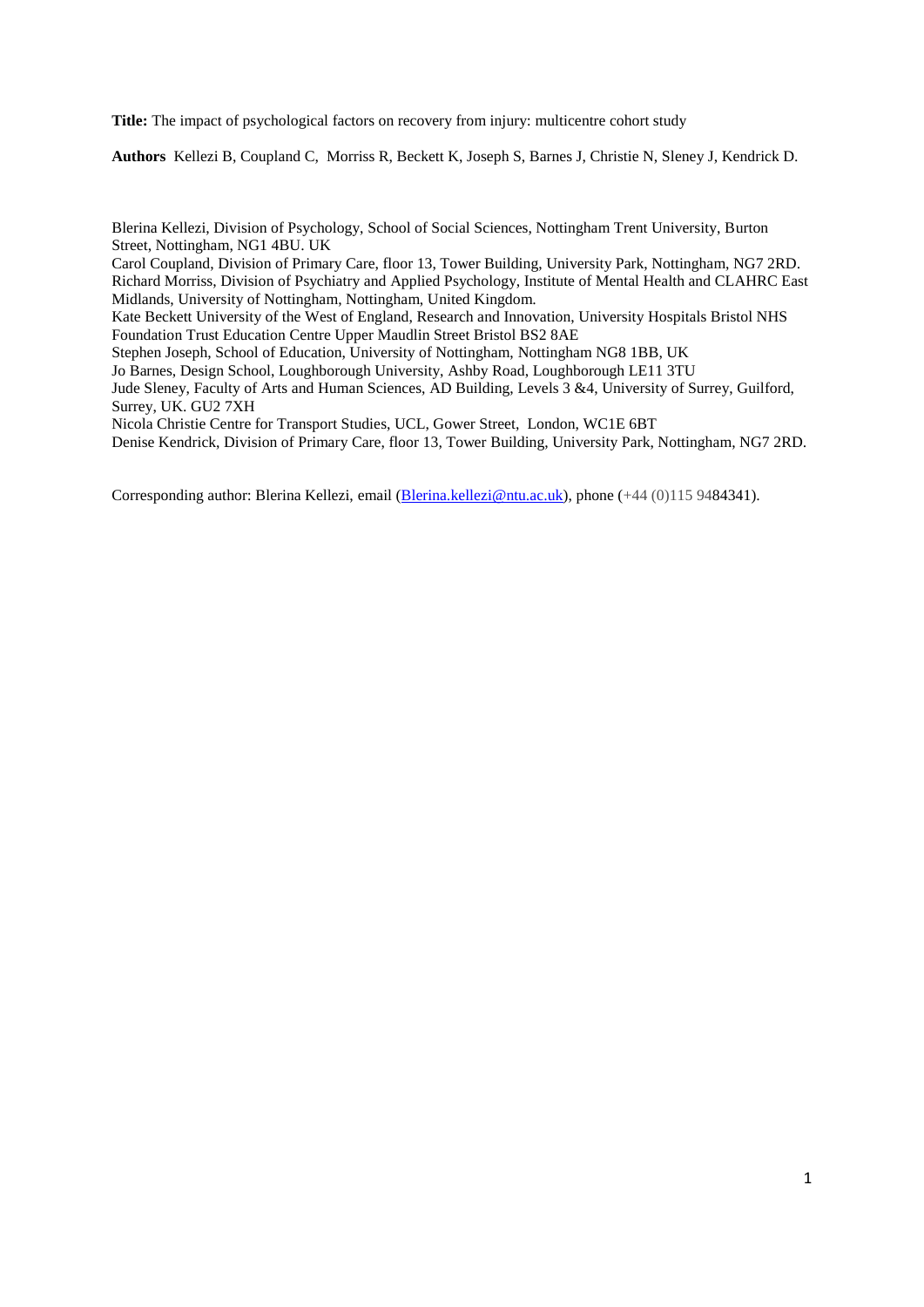## Abstract

## Purpose

Unintentional injuries have a significant long-term health impact in working age adults. Depression, anxiety and post-traumatic stress disorder are common post-injury, but their impact on self-reported recovery has not been investigated in general injury populations. This study investigated the role of psychological predictors one month post-injury in subsequent self-reported recovery from injury in working aged adults.

# Methods

Multicentre cohort study of 668 unintentionally injured adults admitted to 5 UK hospitals followed-up at 1, 2, 4 and 12 months post-injury. Logistic regression explored relationships between psychological morbidity one month post-injury and self-reported recovery 12 months post-injury, adjusting for health, demographic, injury, and socio-legal factors. Multiple imputation was used to impute missing values.

### Results

A total of 668 adults participated at baseline, 77% followed up at one month and 63% at 12 months, of whom 383 (57%) included in the main analysis. Multiple imputation analysis included all 668 participants. Increasing levels of depression scores and increasing levels of pain at one month and an increasing number of nights in hospital were associated with significantly reduced odds of recovery at 12 months, adjusting for age, sex, centre, employment and deprivation. Findings were similar in the multiple imputation analysis, except pain was of borderline statistical significance.

## Conclusions

Depression one month post-injury is an important predictor of recovery, but other factors, especially pain and nights spent in hospital also predict recovery. Identifying and managing depression and providing adequate pain control are essential in clinical care post-injury.

**Keywords:** unintentional injury, recovery, depression, psychological, longitudinal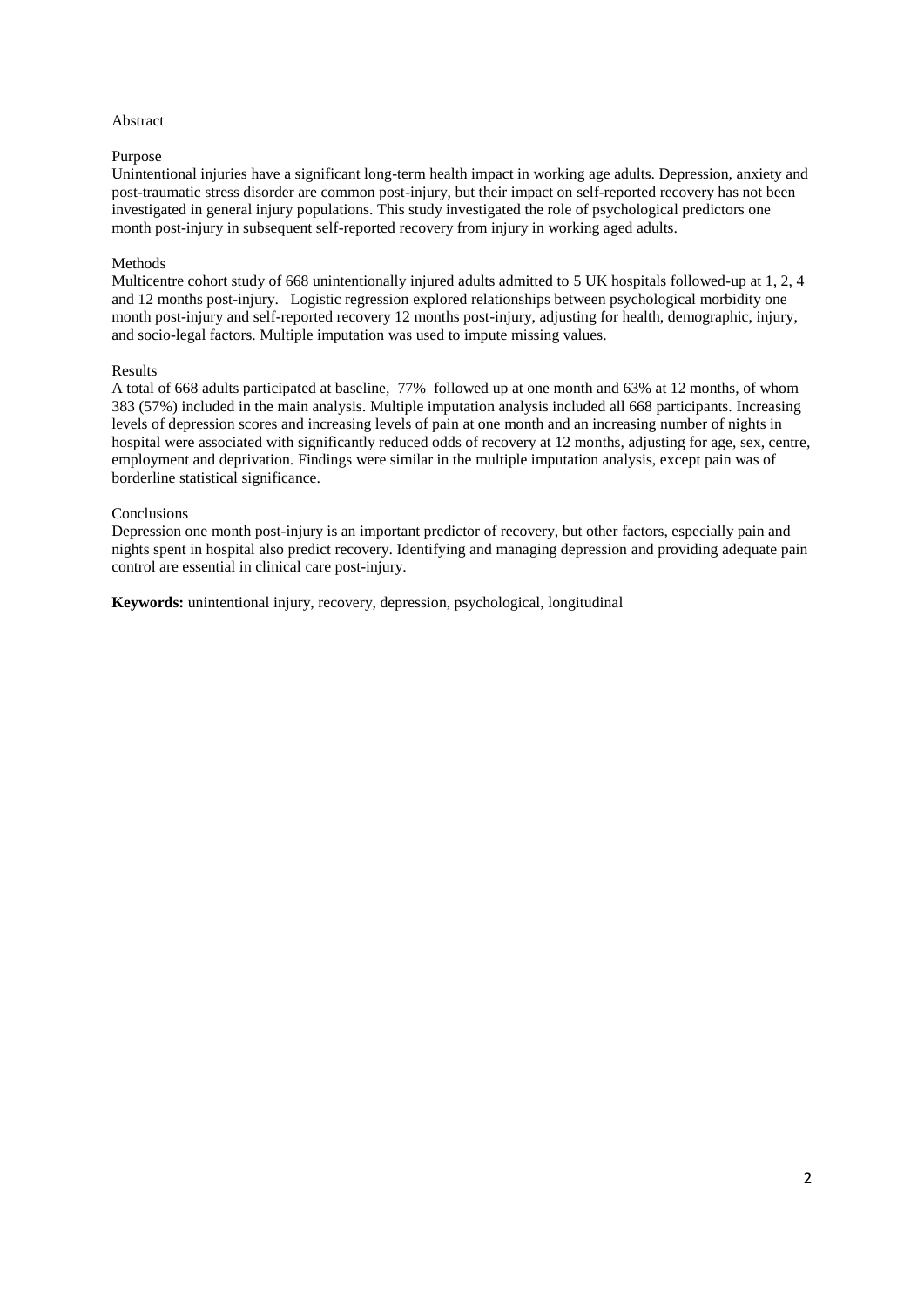### **Introduction**

Unintentional injuries can have a significant impact on health services and individuals' physical and psychological health. They are estimated to account for 9% of disability-adjusted life years globally [1] and nearly 700,000 hospital admissions in England yearly [2]. A significant proportion of people are not fully recovered 12 months after injury [3] including those with less severe injuries [4]. Many factors have been associated with poorer recovery including, pre-injury health status, age, gender, admission status, injury severity, body region, place of injury, pain, psychological morbidity, working status post-injury, and insurance status [3, 5-9]. The individual variation in the aftermath of unintentional injuries is poorly understood partly because of the diversity of the influencing factors and the lack of an overarching model that brings these variables together.

Health models like the stress and coping model of Lazarus and Folkman (1984)[10] argue that the variety of responses to stressors depends on the appraisal of the stressor, i.e. the unintentional injury. According to this model, individuals actively try to appraise the potential threat of the injury to health and well-being, as well as the resources available to deal with the stressor. Where there are resources available to support the individual then the injury would be perceived as less threatening over time. The contrary could also be true; psychological, work or financial problems or lack of support post injury could prolong the threat of the injury and the individual's appraisal of its severity. This continuous reappraisal of the threat could account for variability in outcomes post unintentional injury, including poor outcomes in those with relatively minor injuries. Whilst injury, demographic and pre-injury health status are not modifiable, there are effective interventions for psychological factors [11]. This is particularly important given how common psychological morbidities (especially depression, anxiety and post-traumatic stress disorder (PTSD)) are following unintentional injuries. However, like other outcomes [3, 5-9], the prevalence of psychiatric morbidity following unintentional injury varies considerably between studies. A review of psychiatric morbidity following motor vehicle injury found that the rates of depression across studies ranged between 21%-67%, anxiety 4%-87% and PTSD 0-100% [12]. Another review with traumatic injury survivors found the prevalence of depression ranged between 6-42%, anxiety between 4-24% and PTSD in most studies ranged between 10%-30%, [13] and a final review of general and specific injury populations found the prevalence of PTSD ranged between 2-38% at 12 months [14].

Research shows that psychological morbidity predicts injury outcomes such as return to work, physical function and pain [3, 15]. For example, depression and PTSD (intrusion symptoms) shortly post-injury and at 6 months predicted poorer quality of well-being (mobility/physical activity/social activity as measured by the Quality of Well-being Scale) at 12 and 18 months post-injury [16]. Post injury PTSD and emotional distress predicted higher pain and disability (measured by the Neck Disability Index score) 6 months post-injury among those experiencing whiplash injuries [17]. Post injury depression predicted poorer functional outcome (limitations to work/housework/social life) at 12 months post moderate injury [8].

Functional outcomes do not fully capture the process of recovery. There is no widely accepted definition of recovery from injury, but the following definition of recovery from mental illness could apply equally well to injuries: "a deeply personal, unique process of changing one's attitudes, values, feelings, goals, skills and/or roles. It is a way of living a satisfying, hopeful, and contributing life even within the limitations caused by illness" [18]. The same author also argues that "recovery is a multidimensional concept: there is no single measure of recovery, but many different measures that estimate various aspects of it" [18]. Outcomes such as return to work, physical function, pain or activity correlate poorly with self-rated recovery because they overlook the individual's social context, own understanding, appraisal and definition of recovery [19]. This is likely to be based on physical and emotional symptoms and adjustments or adaptations and reappraisals required to live with the consequences of the injury [20] and might partly explain prolonged recovery periods [21] and high levels of health service use [22] associated with some relatively minor injuries As functional and health status measures may not fully capture the complex nature of recovery, additional outcome measures, such as participants perception of recovery are needed. To our knowledge no published prospective studies have investigated the role of psychological factors in predicting self-reported recovery in adults experiencing a wide range of unintentional injuries.

The analyses presented in this paper address this research gap and also addresses some of the limitations of prospective injury outcome studies highlighted in recent systematic reviews [23-25]. These include use of specific injury populations as opposed to a wide range of injuries of varying severity [25, 26], small sample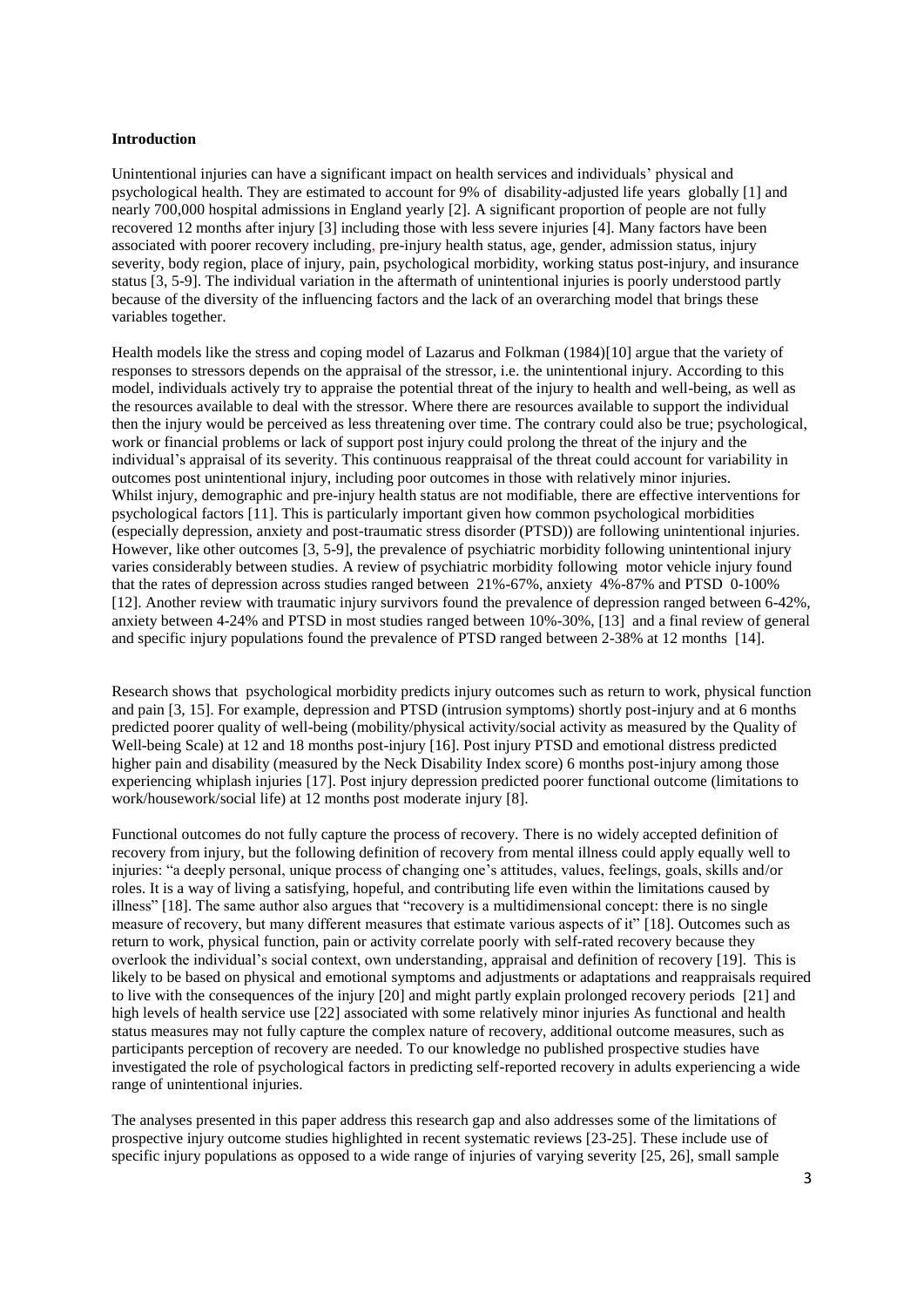sizes, low response or follow-up rates or failure to adequately adjust for possible confounders [23]. The present study aims to investigate the impact of early psychological morbidity on self-reported recovery whilst controlling for a range of social, injury, physical and demographic factors.

## **Methods**

The methods of the Impact of Injuries Study have been described in detail in the published protocol [28]. The study had multi-centre approval from the Nottingham Research Ethics Committee 1 (number: 09/H0407/29).

### *Study design*

Prospective longitudinal study set in five NHS hospitals in Nottingham, Bristol, Leicester and Surrey, UK.

#### **Participants**

Participants, aged 16-70 years, were recruited following hospital admission for a range of unintentional injuries between June 2010 and June 2012. Inclusion criteria included (a) ability to give informed consent, (b) recruitment within 3 weeks of injury, and (c) presence of an address to enable follow-up. Those significant head injury (loss of consciousness, amnesia or a Glasgow coma scale of < 15 at presentation) were excluded due to difficulty distinguishing between sequelae of mild head injury and psychological morbidity [27]. Participants were recruited face to face, by post or by phone. The study used quota sampling between June 2010 and May 2011. This was based on age (16-24, 25-59, 60-70), sex and injury type (12 categories) to ensure inclusion of a wide range of injuries and to allow comparison with other studies using general injury populations. This is described in further detail in the published protocol[28]. However, due to slow recruitment all eligible patients could participate from June 2011. Clinical staff (e.g. research nurses) identified patients being potentially eligible and asked patients if they agreed to be approached about the study. Members of the research team then assessed eligibility of those agreeing to be approached.

#### *Data collection*

Participants completed self-administered questionnaires at recruitment (baseline) and at 1, 2, 4 and 12 months post-injury. Baseline questionnaires measured socio-demographic details (age, marital status, ethnicity, number of cars in household, living alone, employment status, area-level deprivation (the Index of Multiple Deprivation (IMD) 2010))[29]; pre-injury quality of life (EQ5D)[30], long term health conditions, anxiety and depression (Hospital Anxiety and Depression Scale (HADS)) [31], alcohol problems (Alcohol Use Disorder Identification Test (AUDIT)) [32], substance use (Drug Abuse Screening Test (DAST)) [33], social functioning (Social Functioning Questionnaire (SFQ))[34] and injury details. The Abbreviated Injury Scale (AIS) [35] was used to score injury severity using medical record data. Participants' maximum injury severity across all injuries was grouped into three categories: minor (AIS=1), moderate (AIS=2) and serious to maximum (AIS=3-6). Followup questionnaires also included self-reported recovery [36], the HADS, Impact of Events Scale (IES) to measure PTSD [37], stressful life events related to the injury (List of Threatening Events (LTE)) [38], time off work since injury, social support (Crisis Support Scale (CSS)) [39], positive and negative changes in outlook (Change in Outlook Questionnaire, (CiOQ)) [40] and legal proceedings or compensation claims due to injury. A researcher administered a structured clinical interview (SCID) [41] which measured psychiatric diagnosis at baseline for all participants and at follow-up for those scoring borderline or above on the HADS depression (>7), HADS anxiety (>7), IES (>18 for each subscale or >29 for combined scores), AUDIT (>7) and/or DAST scales  $(>2)$ .

## *Statistical Analysis*

Comparisons of baseline and one month characteristics were made between participants returning both one and 12 month questionnaires and those who didn't using chi-square tests for categorical variables and Mann-Whitney U-tests for non-normally distributed continuous variables. We used self-reported recovery at 12 months as our outcome variable, as full recovery was rarely reported at earlier time points (see results); we combined categories in the questionnaire into a binary variable for full recovery (yes/no). We compared health status (EQ5D utility index and the Health Utilities Index) between those who reported that they had fully recovered at 12 months and those who had not using Mann-Whitney U tests.

Clinical intervention for psychological morbidity within the first few weeks post injury is not always indicated, so analyses used psychological morbidity variables (HADS depression, HADS anxiety, AUDIT, DAST and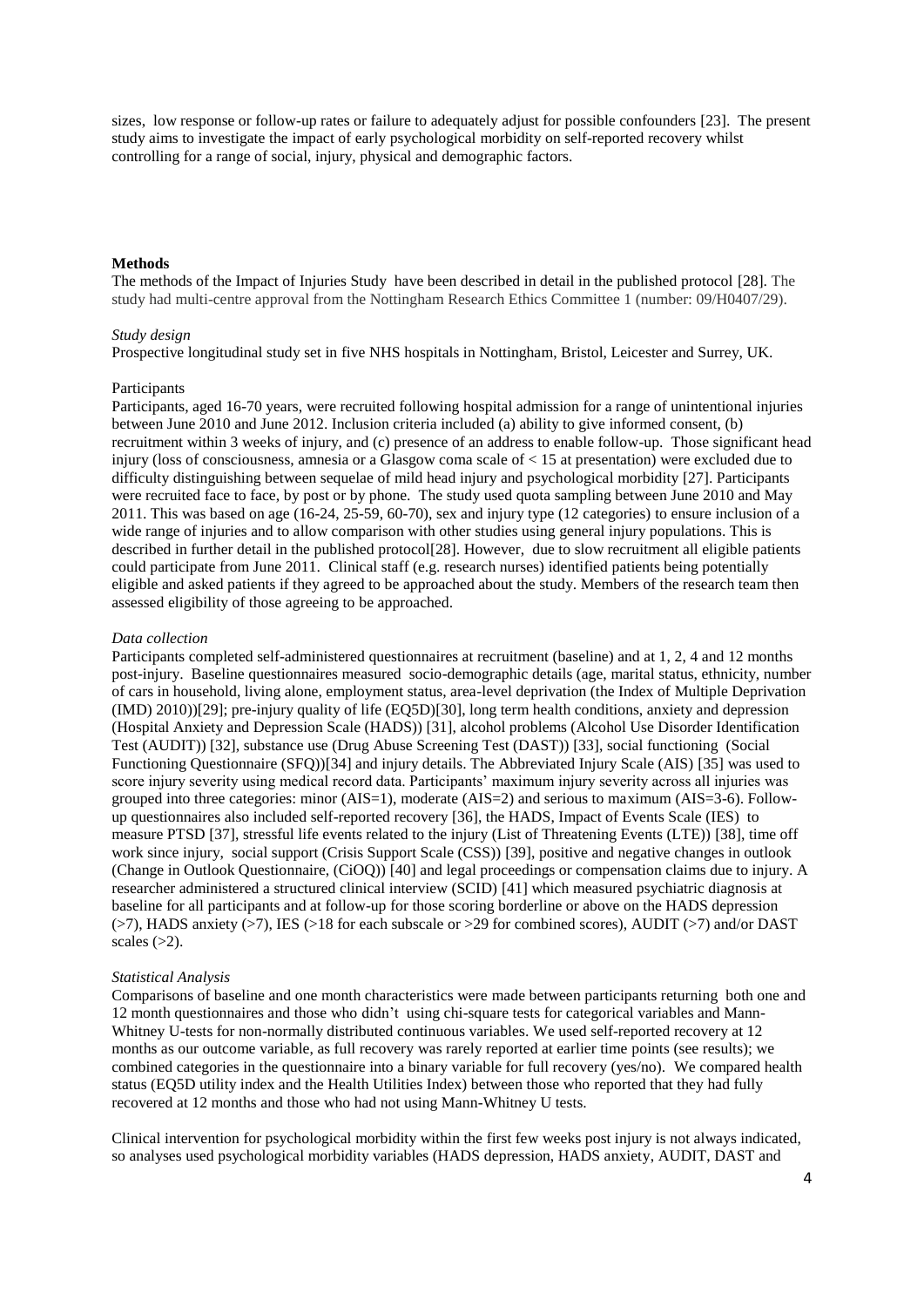IES) reported at one month as predictors of recovery. The changes from baseline to one and 12 months in the proportions meeting the criteria for psychological morbidity casesness and SCID-DSM-IV criteria for mental disorder were compared using McNemar's tests.

Odds ratios and 95% confidence intervals for full recovery at 12 months were estimated using logistic regression. Linearity of relationships between continuous variables and recovery was assessed by adding higher order terms to models with categorisation (see table 1) where necessary. Correlations between psychological predictors and other related predictors considered for model inclusion were assessed, and predictors with a correlation with a psychological variable above 0.5 were not considered for inclusion in the model. The model was built in steps, initially only including a priori defined confounders (study centre, age and sex) (model A). Psychological predictors measured at one month (HADS (depression and anxiety subscales), IES (avoidance and intrusion subscales), AUDIT and DAST) were added separately in order of significance in univariate analyses. Only psychological predictors with a likelihood ratio test (LRT) P-value of <0.05 were retained in the model (model B). Potential predictors of recovery measured at baseline (number of prior psychiatric morbidities, HADS (depression and anxiety subscales), AUDIT, DAST, prior long standing illness, work status, ethnic group, marital status, deprivation, length of hospital stay, injury severity, number of injuries, body part injured, injury mechanism and place of injury) were added in one block, and removed in order of least statistical significance first based on the LRT (P≥0.05). Those with a P-value of ≥0.05 whose removal changed odds ratios for any of the significant one month psychological predictors by more than 10% were retained in the model (model C). Finally, other potential predictors measured at one month post-injury (pain, social support, life events, compensation and litigation) were added in one block, and tested for removal as above (model D). We tested for interactions between psychological predictors and other variables included in model D by adding interaction terms  $(P<0.01)$  to the model. Collinearity between variables in the final model was assessed by examining the covariance correlation matrix and estimating variance inflation factors.

Given the loss at follow-up, as a sensitivity analysis we used multiple imputation with chained equations to impute missing values for all 668 participants included at baseline. The imputation model included study centre, age, sex, recovery status, and all variables considered in blocks B, C, and D above, including those reported at baseline and at 1, 2, 4 and 12 months post injury. Fifty imputed datasets were generated. Results were combined across the imputed datasets using Rubin's rules [42]. We also undertook a sensitivity analysis restricting analyses to those with HADS depression subscale scores in the normal range (below 8) at 12 months post injury to explore whether depression at that time point influenced reporting of recovery.

## **Results**

## *Recruitment, follow-up and recovery*

Figure 1 shows that 2894 patients were identified as potentially eligible for the study; 2535 were approached to take part in the study, of whom 308 were found to be ineligible. Thirty percent (668/2227) of those approached participated in the study. Forty seven percent of those approached by the research nurse did not wish to discuss the study with a researcher, and 22% of those that did discuss the study with a researcher did not wish to participate. The most common reasons for ineligibility were length of time since injury and discharged from hospital prior to discussing the study with the researcher.

Of those recruited, 77% were followed up at one month and 63% at 12 months. . Full recovery was rarely reported before 12 months (1 month: 1% (4/512), 2 months: 1% (7/478), 4 months: 7% (30/451)). Thirty one percent (119/383) returning both 1 and 12 month questionnaires reported full recovery at 12 months. Only participants returning both 1 and 12 months questionnaires were included in the main analysis and their characteristics are as follows: 55% were aged 45-64 years, 19% aged 25-44 years, and the remaining were under 24 (10%) and over 65 years (16%); 51% were female; 24% had a long standing illness; 58% were in paid employment, 25% were retired, 7% were not in paid employment and 8% had other employment status (e.g. student); 97% were white; 63% were married, 21% were single and 16% were divorced or widowed; 4% suffered a minor injury, 71% a moderately severe injury and 24% at least a serious injury; 48% had a single injury; 64% injured lower limbs, 17% upper limbs, 11% both upper and lower limbs and 8% injured other body regions; falls caused 68% of injuries, traffic injuries 19% to traffic, being struck 6% and other mechanism 7%; the most common locations of injures were on the road  $(29%)$ , at home  $(24%)$ , in the countryside  $(13%)$  and at sports facilities (11%). Those reporting full recovery at 12 months had significantly higher EQ5D and Health Utilities Index (HUI) scores than those not fully recovered (median (IQR) EQ5D: recovered = 1(0.80, 1), not recovered = 0.73 (0.66, 0.80), p<0.001; median (IOR) HUI: recovered = 0.94 (0.85, 0.97), not recovered = 0.78  $(0.57, 0.92)$ , p<0.001). However, self-reported recovery was not always consistent with functional recovery. One third (32%; 38/119) of those reporting full recovery had EQ5D scores which were less than 90% of their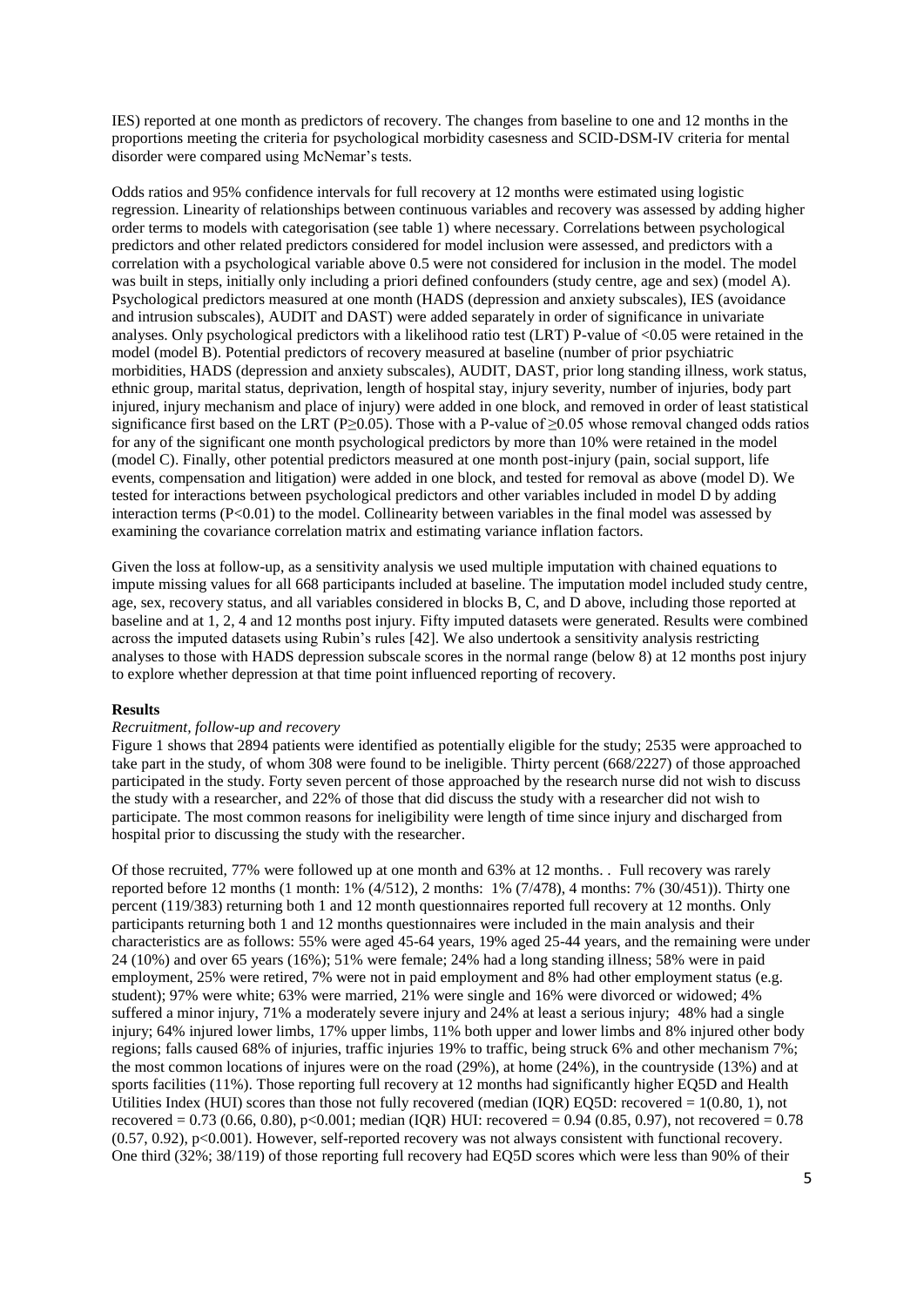baseline scores, as did 3% (4/119) for HUI scores. Five percent (13/264) of those not fully recovered had 12 month EQ5D scores more than 10% higher than baseline scores, as did 51% (135/264) for HUI scores.

[insert Figure 1 about here]

#### *Caseness and SCID-DSM-IV criteria over time*

Online Table 1 shows the proportions of patients meeting criteria for caseness as defined by cut-offs on the HADS, IES, AUDIT and DAST scales at baseline, one and 12 months. There were significant increases one month post-injury compared to baseline in the prevalence of depression (15.2% vs 1.4%, p<.001), anxiety  $(16.0\% \text{ vs } 4.1\%, \text{ p.001})$  and significant decrease in alcohol problems (12.2% vs 19.6%, p<.001). Significant increases 12 months post-injury compared to baseline remained for depression (5.7% vs  $1.4\%$ , p<.001) and anxiety (9.7% vs 4.1%, p<.001) and significant decrease in alcohol problems (19.6% vs 13.3%, p<.001). Online Table 2 shows the proportions of participants meeting SCID-DSM-IV criteria for mental disorder at baseline amongst those who scored above case level on the HADS, IES, AUDIT and DAST at one and 12 months. At both 1 and 12 months post-injury compared to baseline, a significantly higher proportion met the criteria for current major depression (baseline:  $1.6\%$ ; 1 month:  $18.1\%$ ; 12 months 17.7% with both p<.001), and PTSD (baseline 1.6%; 1 month 15.0%; 12 months 11.9%, with p values respectively  $p\lt 0.001$  and  $p=0.012$ ). There were also non-significant increases in panic disorder, agoraphobia, specific phobia (usually travel phobia), generalised anxiety disorder, and substance abuse and reduction in alcohol abuse and alcohol dependence compared to baseline.

#### *Univariate analyses*

Table 1 shows baseline participant characteristics by recovery status at 12 months and results of univariate analyses. A higher depression score at baseline and spending more nights in hospital were associated with significantly reduced odds of recovery. In addition, moderate or serious (or worse) injury compared to minor injury and being unemployed compared to being employed were associated with significantly reduced odds of recovery.

[insert table 1 here]

Table 2 shows participant characteristics measured one month post-injury by recovery status at 12 months and results of univariate analyses. A higher depression score, a higher anxiety score, a higher IES score (avoidance subscales), a higher social functioning scale score (indicating poorer social functioning), a higher negative changes in outlook score and a higher pain score were significantly associated with reduced odds of recovery at 12 months. Seeking compensation and involvement in litigation were both significantly associated with reduced odds of recovery.

[insert Table 2 here]

#### *Multivariable analyses*

Table 3 shows relationships between psychological morbidity at one month and recovery at 12 months, adjusted for a priori defined confounders (study centre, age and sex), socio-demographic, psychological and injury characteristics measured at baseline and potential predictors of recovery measured at one month. The final model (model D) shows higher depression scores at one month were associated with a lower odds of recovery, as were spending more nights in hospital and greater levels of pain. Deprivation and employment status were not significantly associated with recovery but are likely to confound the relationship between depression and recovery, as removing them from the model resulted in the odds ratios for depression scores changing by at least 10%. There were no significant interactions between depression score and other predictors in the model.

[insert Table 3 here]

Online Table 3 shows participant characteristics comparing those who did and didn't return both 1 and 12 month questionnaires. Those returning both questionnaires were more likely to come from study centres other than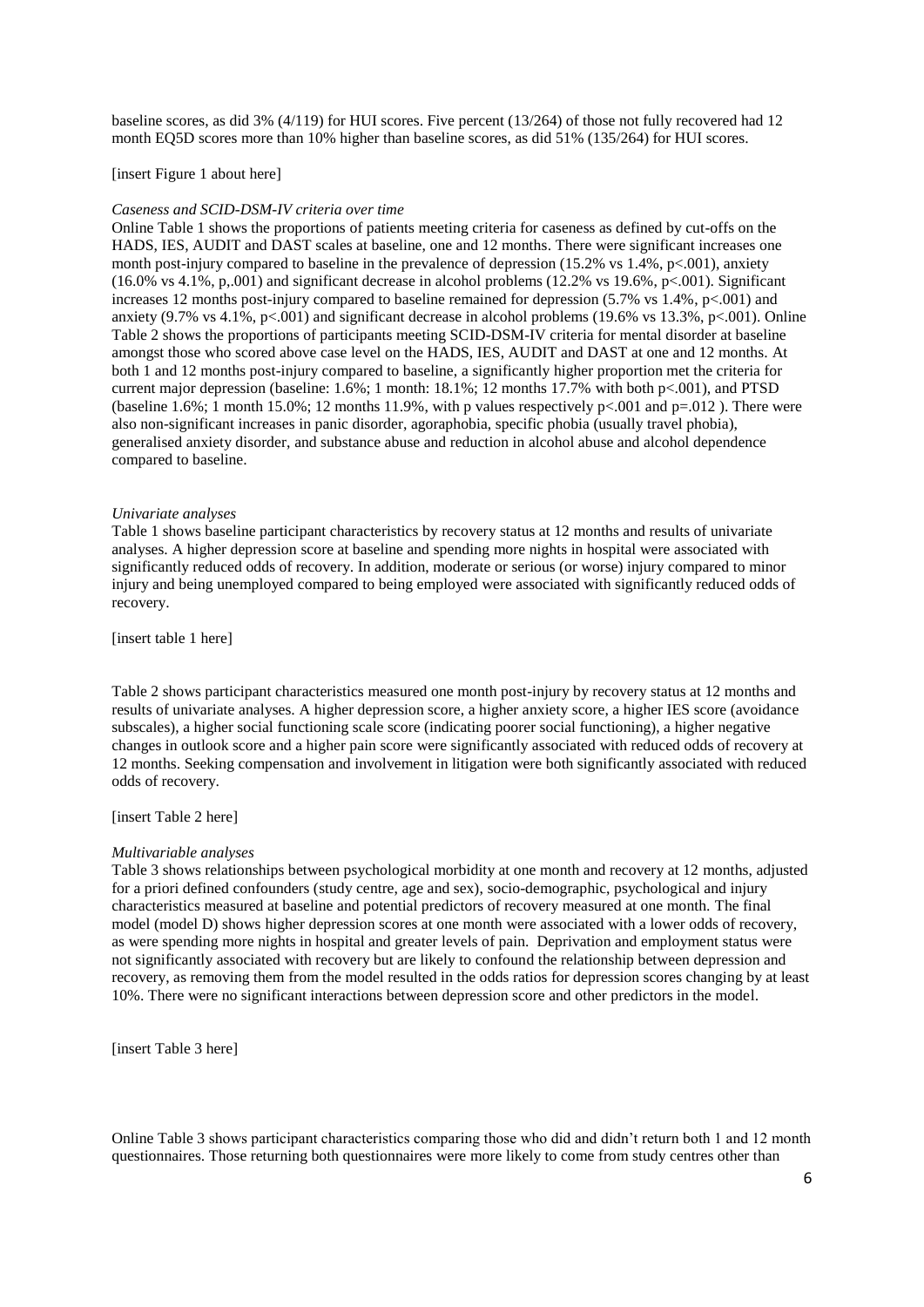Nottingham, be older, female, retired, married/in a civil partnership, of a white ethnic group, live in a less deprived area and have at least a moderately severe injury. They reported fewer alcohol or drug problems at baseline, fewer drug related problems and lower pain scores at one month.

Online Table 4 shows results of multivariable analysis using multiply imputed data. Findings are similar to those from the complete case analysis. The reduction in the odds of recovery associated with depression was less marked than in the complete case analysis but it remained significant for those with the highest quartile of scores compared to those with the lowest quartile of scores. An increasing number of nights in hospital remained significantly associated with a reduced odds of recovery, with associations being slightly less marked than in the complete case analysis. The relationship between pain and self-reported recovery was smaller in the multiple imputation analysis and of borderline statistical significance.

Online table 5 shows results of the sensitivity analysis restricting the multivariable analysis to those with HADS depression subscale scores in the "normal" range at 12 months. Findings were very similar to the complete case analysis.

# **Discussion**

#### *Main findings*

The outcome for most study participants was poor, with only one third reporting a full recovery 12 months after the injury. Depression (15%) and anxiety (16%) (as assessed by the HADS) were common one month post injury and although less prevalent at 12 months post-injury, 6% still reported depression and 10% reported anxiety. The number of participants meeting the case definition for psychiatric disorders increased following the injury at one month and remained higher than pre-injury at 12 months. Those fully recovered had significantly higher health status scores than those not fully recovered, but health status measures were not always consistent with self-reported recovery, highlighting the importance of using self-reported recovery as an outcome measure.. Higher depression scores at one month were associated with a lower odds of self-reported recovery at 12 months, as were spending more nights in hospital and greater levels of pain

## *Strength and limitations*

Unlike many other studies, we used subjectively defined self-reported recovery as the outcome of interest; so adding to the body of knowledge about psychological morbidity and functional or health status measures of recovery. Our study also addressed some of the limitations of previous studies by investigating a general injury population with different types of injuries of varying severity, using a range of psychological predictors of recovery, adjusting for a wide range of potential confounders (injury characteristics, socio-demographic, physical, occupational and socio-legal factors), having a larger sample size than some studies, achieving an acceptable follow-up rate and taking account of losses to follow-up and missing data using multiple imputation.

Thirty percent (668) of eligible patients approached to take part in the study (2227) participated. It is possible that selection bias occurred if participation was related to recovery. During recruitment and follow-up data collection, the study aims were described as identifying the impact of injury in general, without emphasis on psychological factors or pain, to try and minimise over reporting of those variables and over-estimation of their effect on recovery. Our follow-up rate of 63% at 12 months was lower than some studies [21] and higher than others [43] and may be related to the number of follow-up questionnaires used. There were significant differences in characteristics between those returning both 1 and 12 month questionnaires and those who didn't. Our multiple imputation analysis suggested our findings with respect to depression and nights in hospital were robust to missing data, although the associations were less marked than in the complete case analysis.

Although we recruited participants with a wide range of injuries, the numbers with some types of injuries were small and analysis was restricted to broad injury groupings. While we measured a wide range of confounding factors, some residual confounding may still be present. Black and ethnic minority groups were underrepresented which may limit generalisability of our findings for these groups. In addition, younger adults, particularly males were under-represented in our study at follow-up. Since alcohol and non-alcohol substance use disorders are more common in young men, the influence of these problems on recovery may be underestimated. As some mental disorder is present in people scoring below cut-offs for caseness and SCIDs were only undertaken on those reaching case level, SCID mental disorders at follow-up are likely to be underestimated. New mental disorder requiring a duration of greater than one month for diagnosis e.g. substance abuse and dependence or, generalised anxiety disorder would not have been captured by SCIDs completed one month post-injury. However, none of these issues with the measurement of mental disorder using psychiatric interview detract from the results of our analysis exploring the effects of self-reported symptoms of depression,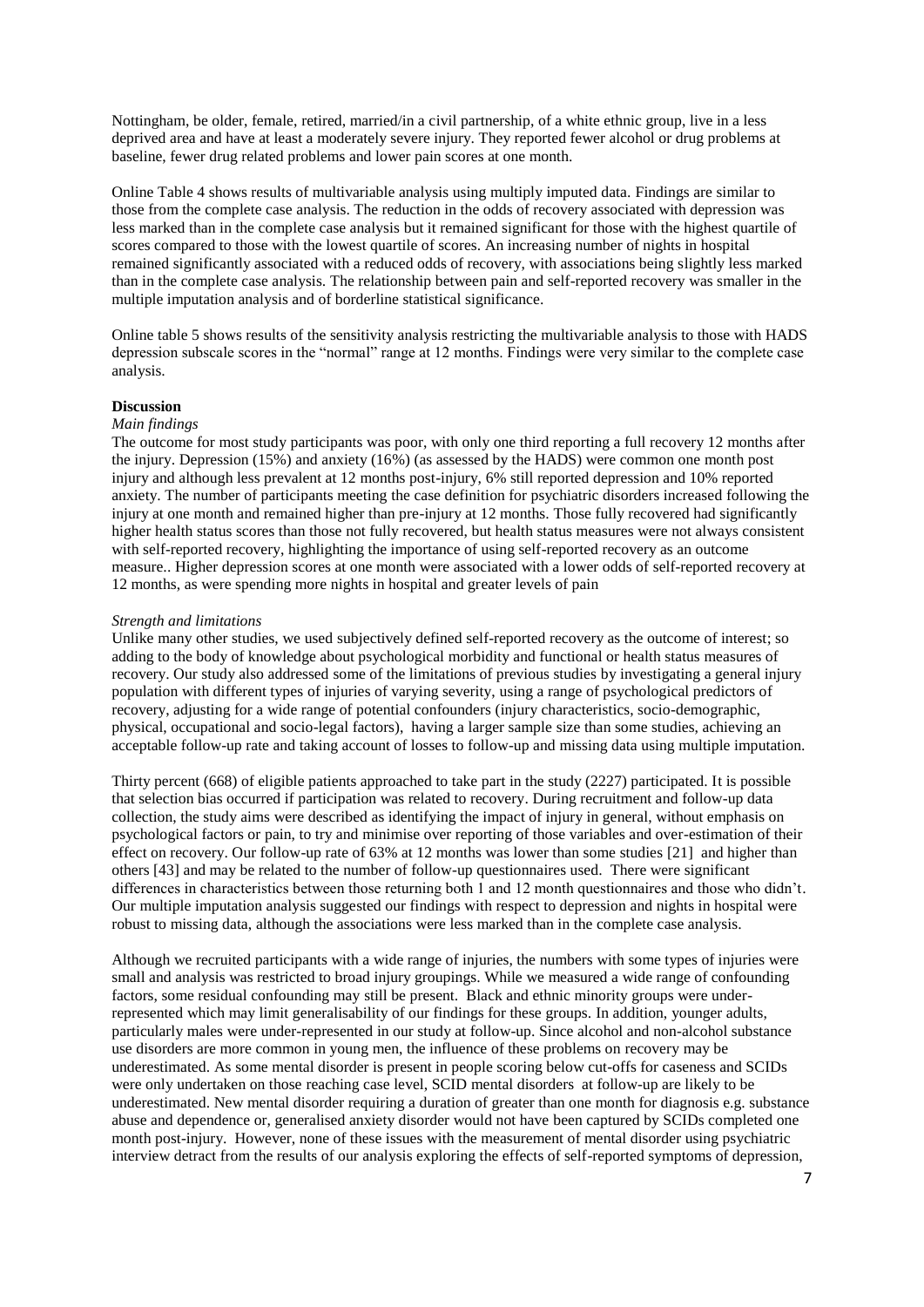anxiety, PTSD or substance use on self-reported recovery. The SCID interview data confirm that clinically important depression, anxiety, PTSD prior to injury were as common in study participants as the general population, alcohol use disorders somewhat higher, and that all were more prevalent 12 months post-injury. Despite the issues outlined, our study was able to account for a number of important factors that previous literature has shown to be important in predicting recovery, and identify psychological factors that remain important after other factors have been accounted for.

#### *Comparisons with previous research*

To our knowledge there are no published studies exploring the relationship between psychological morbidity and self-reported recovery in a general injury population with which to compare our findings. Two previous studies used self-reported recovery measures, but neither explored psychological factors associated with recovery and both found higher recovery rates than in our study, probably due to inclusion of more minor injuries than in our study [3, 44]. Our study highlights the importance of depression and pain, two modifiable factors, in predicting self-reported recovery, adding to our knowledge that these factors are important in predicting functional recovery. The relationship between pain and depression is complex with both being shown to have a strong effect on each other over time [45]. Previous studies show depression, or a combination of PTSD and depression predicted poorer quality of well-being [16] and depression predicted poorer functional outcomes [8, 43, 46]; depression, anxiety or travel anxiety predicted physical recovery [4], psychological distress and PTSD predicted disability [17, 47]. Consistent with our findings, previous studies also show pain [8, 9, 17, 49], and length of stay in hospital [9] have been associated with functional recovery. The rates of psychiatric disorder in the two years prior to study participation are comparable to the population in the catchment areas of our study sites [49]. Therefore, the effect of depression on recovery is largely unrelated to pre-injury mental health problems. Unlike previous research, our study did not show PTSD to predict recovery. Given the high rates of PTSD symptoms (measured using the IES) at 1 and 12 months and PTSD (measured using the SCID) by 12 months, it is likely that PTSD psychopathology contributed to the effect of depression on recovery since these conditions commonly co-exist and depression symptoms are a common feature of PTSD.

#### *Implications for Practice*

Depression and pain at one month post-injury are both common and important modifiable predictors of recovery at 12 months post injury amongst a general injury population. It is important for injured patients to understand the relationship between depression, pain and recovery and to seek advice and support for these problems. Primary and secondary healthcare services need to identify, clinically assess and manage persisting depression at one month, and measure and adequately control persisting pain, as part of post-injury care and rehabilitation. The relationship between pain and depression is complex, and each may have multiple contributory factors, but both need addressing in post injury care. Health professionals routinely treating people with unintentional injuries are not mental health experts. It would be useful if they can identify patients at risk of poor recovery using standard self-report measures of psychological health and pain, help patients manage these conditions and refer to appropriate services as necessary [50, 51]. In addition, our study shows a simple and routinely available measure such as the number of nights in hospital, can highlight those at risk of poor recovery.

#### *Implications for research*

Our study focussed on the impact of early psychological morbidity on recovery from injury, but given the prevalence of depression, anxiety and symptoms of post traumatic distress 12 months post-injury, future studies should explore the impact of persistent psychological morbidity on recovery. Future studies exploring the short and longer term impact of injuries should include measures of psychological morbidity and pain. Studies exploring psychological morbidity and outcomes (such as self-reported recovery, return to work, and quality of life) need to consider adjustment for pain and psychological factors. Future recruitment strategies should focus on increasing participation of 16-24 year olds and ethnic minorities.

### **Acknowledgement of funding.**

This study was funded by the National Institute for Health Research (NIHR) Collaboration for Leadership in Applied Health Research and Care (CLAHRC) Nottinghamshire Derbyshire and Lincolnshire. RM is currently funded by NIHR CLAHRC East Midlands. The views expressed are those of the authors and not necessarily of the National Health Service, NIHR or the Department of Health.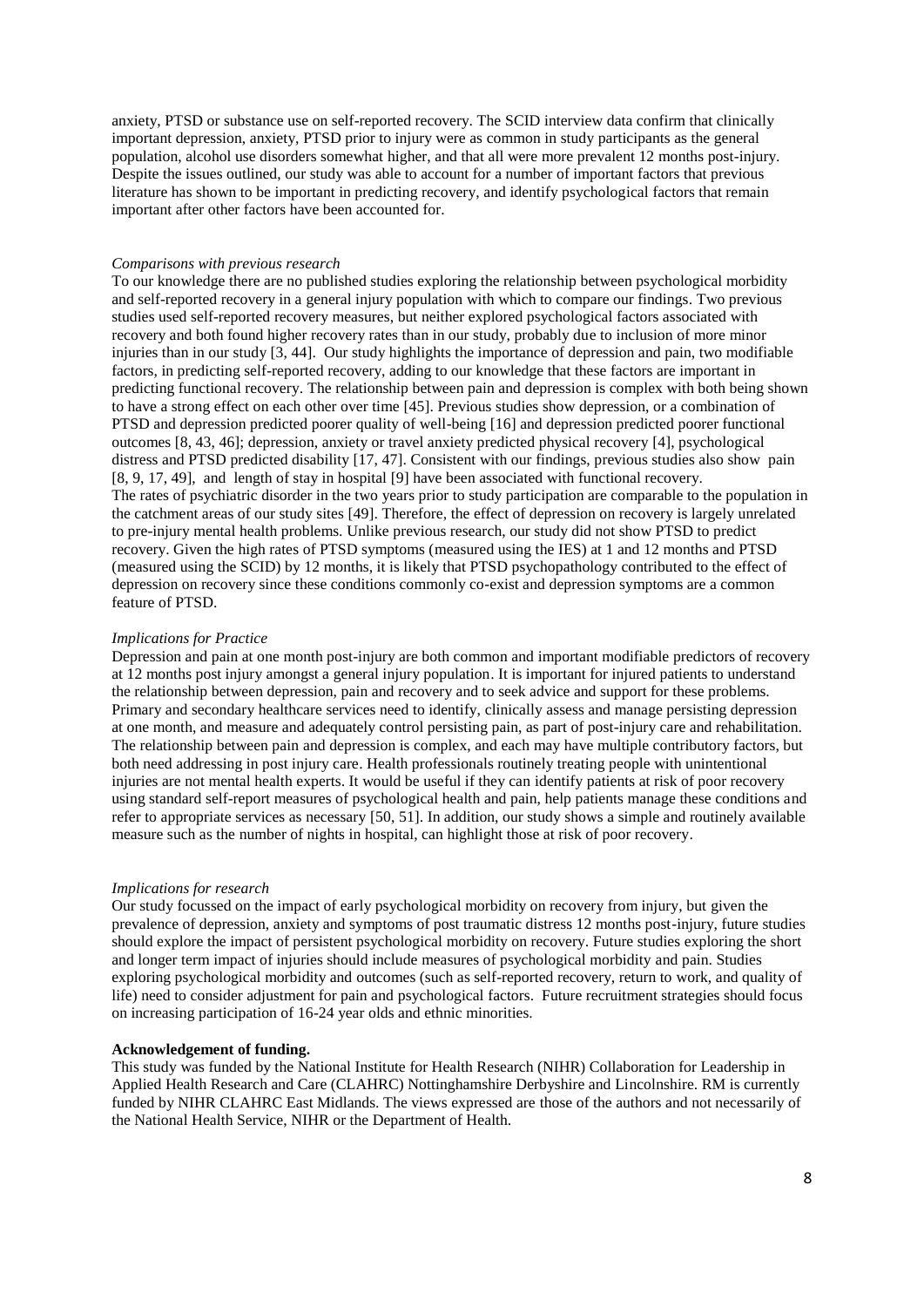# **References**

1. Murray CJL and L. AD., The Global Burden of Disease: A Comprehensive Assessment of Mortality and Disability From Diseases, Injuries, and Risk Factors in 1990 and Projected to 2020. Global Burden of Disease and Injury Series. 1996, The Harvard School of Public Health: Boston, MA.

2. The NHS information centre for health and social care 2013. Hospital episode statistics - admitted patient care. England 2012-2013: External causes. Avaiable from:

<http://www.hscic.gov.uk/catalogue/PUB12566> Accessed 14 November 2014

3. Kendrick D, Vinogradova Y, Coupland C, Mulvaney CA, Christie N, Lyons RA, et al. (2013) Recovery from injury: the UK Burden of Injury Multicentre Longitudinal Study. Inj Prev. 19:370-81.

4. Mayou, R. and B. Bryant, *Outcome in consecutive emergency department attenders following a road traffic accident.* Br J Psychiatry, 2001. 179(6): p. 528-534.

5. Derrett S, Samaranayaka A, Wilson S, Langley J, Ameratunga S, Cameron ID, et al. (2012) Prevalence and predictors of sub-acute phase disability after injury among hospitalised and non-hospitalised groups: a longitudinal cohort study. Plos One. 7(9):e44909.

6. Oster C, Ekselius L. (2011) Return to work after burn-A prospective study. Burns 37(7):1117-24.

7. Gabbe B, Harrison J, Lyons R, Edwards E, Cameron P. (2013) Comparison of measures of comorbidity for predicting disability 12 months post injury. Health services research. 13(30).

8. Ponzer S, Bergman B, Brismar B, Johansson LM (1996) A study of patient-related characteristics and outcome after moderate injury. Injury. 27(8):549-55.

9. Ottosson C, Nyrén O, Johansson SE, S. P. (2005) Outcome after minor traffic accidents: a follow-up study of orthopedic patients in an inner-city area emergency room. J Trauma. 58(3):553-60.

10. Lazarus RS and F. S., *Stress, appraisal, and coping*. 1984, New York: Springer publishing company. 11. Bisson J and Andrew M, *Psychological treatment of post-traumatic stress*

*disorder (PTSD).* Cochrane Database Sys Rev, 2005. 2, (Art no.:CD003388**)** (DOI:10.1002/14651858.CD14003388.pub14651852).

12. Blaszczynski A, et al., *Psychiatric morbidity following motor vehicle accidents: a review of methodological issues.* Compr Psychiat, 1998. 38(3): p. 111-121.

13. O'Donnell ML, et al., *Mental health following traumatic injury: toward a health system model of early psychological intervention.* Clin Psychol Rev, 2008. 2008(28): p. 3.

14. Haagsma J, Polinder S, Toet H, Panneman M, Havelaar A, Bonsel G, et al. (2011) Beyond the neglect of psychological consequences: post-traumatic stress disorder increases the non-fatal burden of injury by more than 50%. Inj Prev. 17(1):21-6.

15. Langley J, Davie G, Wilson S, Lilley R, Ameratunga S, Wyeth E, et al.(2013) Difficulties in Functioning 1 Year After Injury: The Role of Preinjury Sociodemographic and Health Characteristics, Health Care and Injury-Related Factors. Arch Phys Med 94(7):1277-86.

16. Holbrook TL, Anderson JP, Sieber WJ, Browner D, Hoyt DB. (1999) Outcome after major trauma: 12 month and 18-month follow-up results from the Trauma Recovery Project. J Trauma 46(5):765-71; discussion 71-3.

17. Sterling M, Jull G, Vicenzino B, Kenardy J, Darnell R. (2005) Physical and psychological factors predict outcome following whiplash injury. Pain. 114(1):141-8.

18. Anthony WA. (1993) Recovery from mental illness: The guiding vision of the mental health service system in the 1990s. Psychosocial rehabilitation journal. 16(4):11.

19. Leamy M, Bird V, Le Boutillier C, Williams J, Slade M. (2011) Conceptual framework for personal recovery in mental health: systematic review and narrative synthesis. Br J Psychiatry 199(6):445-52.

20. Beaton DE, Tarasuk V, Katz JN, Wright JG, Bombardier C. (2001) "Are you better?" A qualitative study of the meaning of recovery. Arthritis Care & Research. 45(3):270-9.

21. Mayou R, Bryant B. (2002) Outcome 3 years after a road traffic accident. Psychol Med 32(4):671-5..

22. Kendrick, D., et al., *Getting back to work after injury: the UK Burden of Injury multicentre longitudinal study.* BMC public health, 2012. 12(1): p. 584.

23. Clay FJ, Newstead SV, and M. RJ., *A systematic review of early prognostic factors for return to work following acute orthopaedic trauma.* Injury, 2010. 41: p. 787-803.

24. Polinder S, Haagsma JA, Belt E, Lyons RA, Erasmus V, Lund J, van Beeck EF. (2010) A systematic review of studies measuring health-related quality of life of general injury populations. BMC Public Health. 10(783).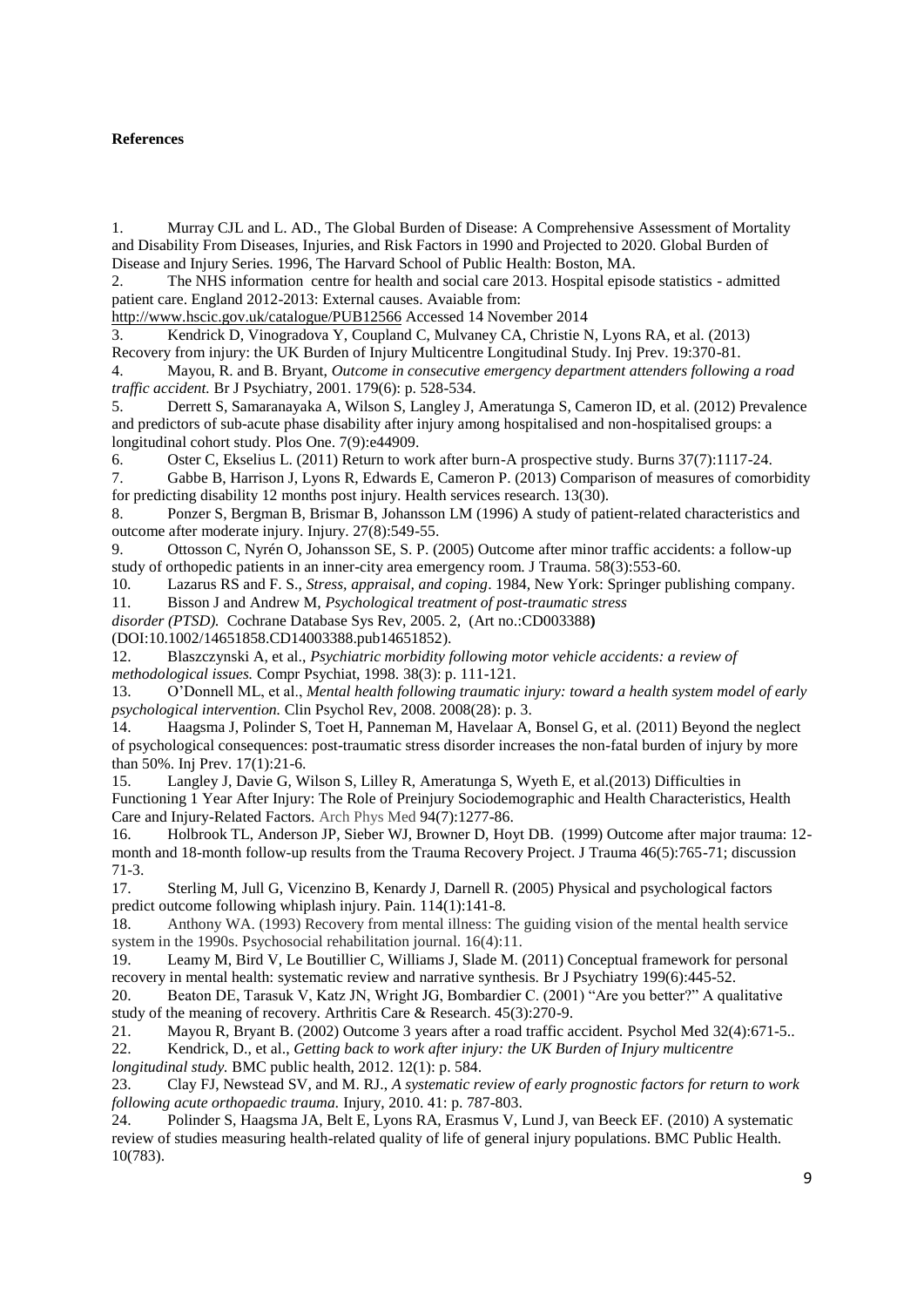25. Derrett S, Black J, Herbison GP. (2009) Outcome after injury- A systematic literature search of studies using the EQ-5D. J Trauma. 67(4):883-90.

26. Ringburg AN, Polinder S, van Ierland MC, Steyerberg EW, van Lieshout EM, Patka P, van Beeck EF, Schipper IB. (2011) Prevalence and prognostic factors of disability after major trauma. J Trauma. 70(4):916-22 27. Jacobson RR. (1995) The post-concussional syndrome: physiogenesis, psychogenesis and malingering. An integrative model. J Psychosom Res. 39(6):675-93.

28. Kendrick D, O'Brien C, Christie N, Coupland C, Quinn C, Avis M, Barker M, Barnes J, Coffey F, Joseph S, Morris A. The impact of injuries study. Multicentre study assessing physical, psychological, social and occupational functioning post injury-a protocol. BMC public health. 2011 Dec 31;11(1):1.

29. Department for Communities and Local Government. English indices of deprivation 2010. In: Government DfCaL, editor.<https://www.gov.uk/government/statistics/english-indices-of-deprivation-2010> Accessed 12 December 2014.

30. The EuroQol Group. (1992)EuroQol--a new facility for the measurement of health-related quality of life. The EuroQol Group. Health Policy. 20(3):321-8, discussion 9-32

31. Bjelland I, Dahl AA, Haug TT, Neckelmann D. (2002) The validity of the Hospital Anxiety and Depression Scale: An updated literature review. J Psychosom Res 52(2):69-77.

32. Saunders JB, Aasland OG, Babor TF, De La Fuente JR, Grant M.(1993) Development of the Alcohol Use Disorders Identification Test (AUDIT): WHO Collaborative Project on Early Detection of Persons with Harmful Alcohol Consumption-II. Addiction. 88:791-804.

33. Maisto SA, Carey MP, Carey KB, Gordon CM, Gleason JR. (2000) Use of the AUDIT and the DAST-10 to identify alcohol and drug use disorders among adults with a severe and persistent mental illness. Psychol Assess. 12(2):186-92. PubMed PMID: 10887764.

34. Tyrer P, Nur U, Crawford M, Karlsen S, MacLean C, Rao B, et al. (2005) The Social Functioning Questionnaire: a rapid and robust measure of perceived functioning. Int J Soc Psychiatry. 51(3):265-75.

35. Association of the Advancement of Automotive Medicine (2008) Abbreviated Injury Scale (AIS) 2005 – Update 2008 Manuals. Barrington: AAAM;

36. Harms L. (2004) After the accident: Survivors' perceptions of recovery following road trauma. Australian Social Work. 57(2):161-74.

37. Horowitz M, Wilner N, Alvarez W. (1979) Impact of Event Scale: a measure of subjective stress. Psychosom. Med.. 41(3):209-18.

38. Brugha T, Bebbington P, Tennant C, Hurry J. (1985) The List of Threatening Experiences: a subset of 12 life event categories with considerable long-term contextual threat. Psychol Med 15:189-94.

39. Joseph S, Andrews B, Williams R, Yule W. (1992) Crisis support and psychiatric symptomatology in adult survivors of the Jupiter cruise ship disaster. Br J Clin Psychol. 31(1):63-73.

40. Joseph S, Linley PA, Andrews L, Harris G, Howle B, Woodward C, et al. (2005) Assessing positive and negative changes in the aftermath of adversity: psychometric evaluation of the changes in outlook questionnaire. Psychol Asses 17(1):70-80

41. First MB, Spitzer RL, Gibbons M, Williams JBW. (1997) Structurd Clinical Interview for DSM-IV Axis I Disorders, research version, Non-Patient Edition APA.

42. Rubin DB. (2004) Multiple Imputation for Nonresponse in Surveys. New York: John Wiley and Sons 43. Michaels AJ, Michaels CE, Smith JS, Moon CH, Peterson C, Long WB. (2000) Outcome from injury: general health, work status, and satisfaction 12 months after trauma. J Trauma Acute Care Surg 48(5):841-50.

44. Ottosson C, Pettersson H, Johansson SE, Nyrén O, Ponzer S. Recovered? (2007) Association between self-perceived recovery and the SF-36 after minor musculoskeletal injuries. Qual Life Res 16(2):217-26.

45. Kroenke K, Wu J, Bair MJ, Krebs EE, Damush TM, Tu W. Reciprocal relationship between pain and depression: a 12-month longitudinal analysis in primary care. The Journal of Pain. 2011 Sep 30;12(9):964-73. 46. Stel VS, Smit JH, Pluijm SM, Lips P. (2004) Consequences of falling in older men and women and risk factors for health service use and functional decline. Age ageing 33(1):58-65.

47. Jaquet JB, Kalmijn S, Kuypers PD, Hofman A, Passchier J, Hovius SE. (2002) Early psychological stress after forearm nerve injuries: a predictor for long-term functional outcome and return to productivity. Ann Plast Surg 49(1):82-90

48. Clay FJ, Newstead SV, McClure RJ (2010). A systematic review of early prognostic factors for return to work following acute orthopaedic trauma. Injury, 41(8):787-803.

49. The NHS information Centre for Health and Social care. (2009) Adult psychiatric morbidity in England, 2007. Results of a household survey. [http://www.hscic.gov.uk/catalogue/PUB02931/adul-psyc-morb](http://www.hscic.gov.uk/catalogue/PUB02931/adul-psyc-morb-res-hou-sur-eng-2007-rep.pdf)[res-hou-sur-eng-2007-rep.pdf](http://www.hscic.gov.uk/catalogue/PUB02931/adul-psyc-morb-res-hou-sur-eng-2007-rep.pdf) Accessed 14 December 2015

50. Kellezi B, Beckett K, Earthy S, Barnes J, Sleney J, Clarkson J, Regel S, Jones T, Kendrick D. Understanding and meeting information needs following unintentional injury: Comparing the accounts of patients, carers and service providers. Injury. 2015 Apr 30;46(4):564-71.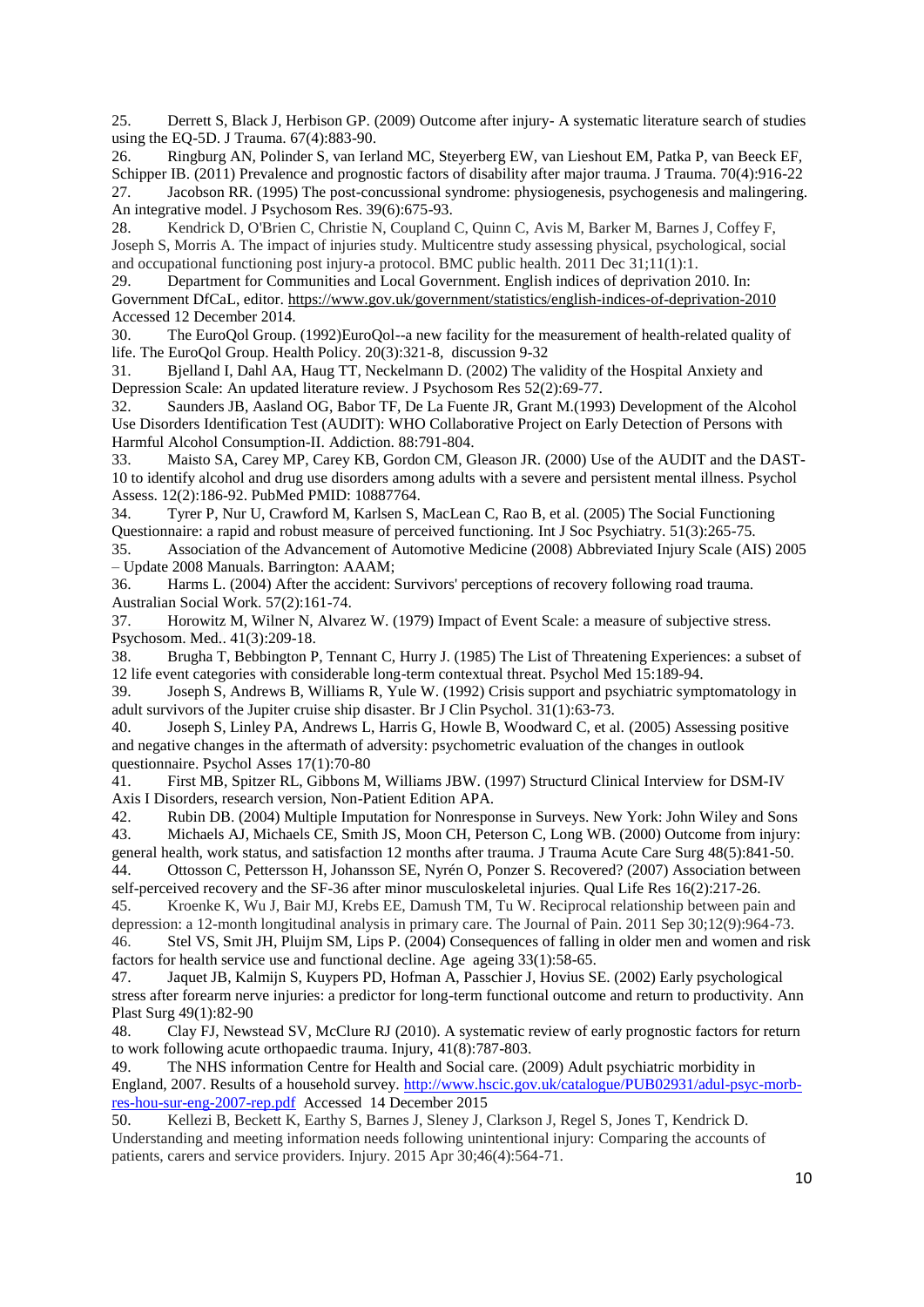51. Christie N, Beckett K, Earthy S, Kellezi B, Sleney J, Barnes J, Jones T, Kendrick D. Seeking support after hospitalisation for injury: a nested qualitative study of the role of primary care. Br J Gen Pract. 2016 Jan 1;66(642):e24-31.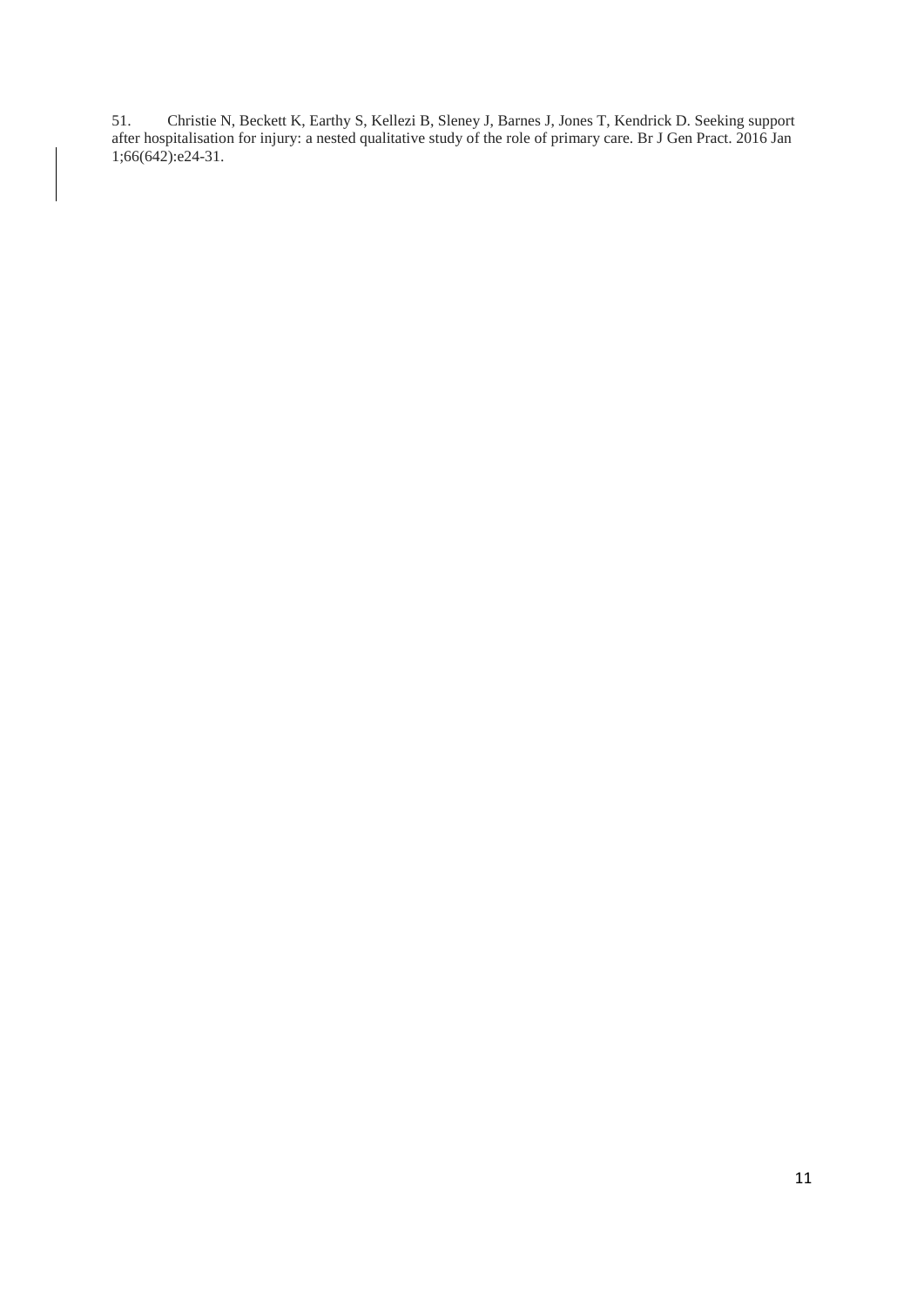

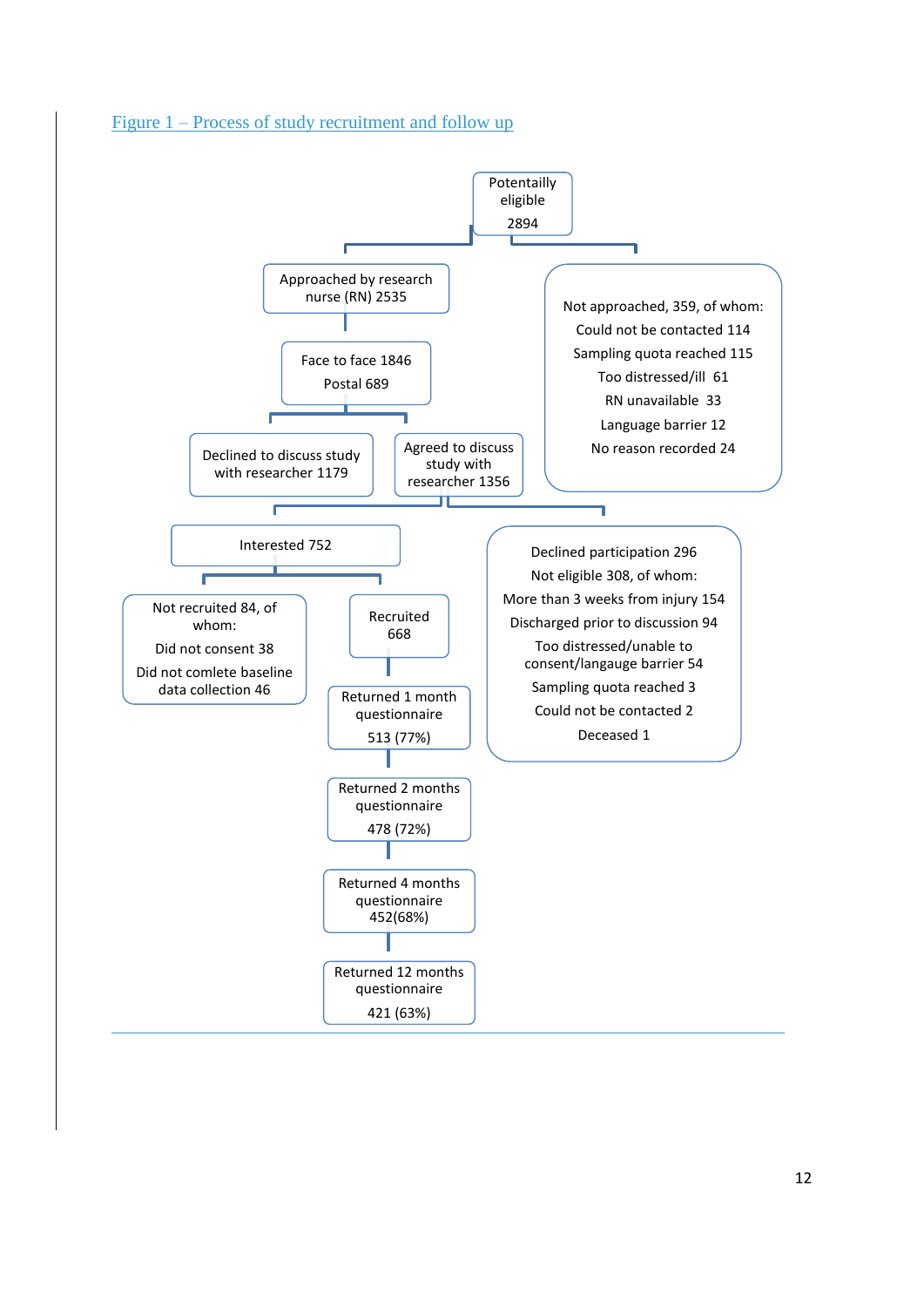| <b>Characteristics</b>  | Not fully recovered<br>$N=264(68.9\%)$ | <b>Fully recovered</b><br>$N=119(31.1\%)$ | <b>Unadjusted OR</b><br>$(95\%CI)$ |
|-------------------------|----------------------------------------|-------------------------------------------|------------------------------------|
| Centre                  |                                        |                                           |                                    |
| Nottingham              | 93 (69.9)                              | 40(30.1)                                  | 1.00                               |
| Loughborough            | 67(67.0)                               | 33 (33.0)                                 | 1.15(0.66, 2.00)                   |
| <b>Bristol</b>          | 87(73.1)                               | 12(26.9)                                  | 0.86(0.49, 1.48)                   |
| Surrey                  | 17(54.8)                               | 14(45.2)                                  | 1.91(0.86, 4.26)                   |
| Age                     |                                        |                                           |                                    |
| 16-24                   | 24(63.2)                               | 14(36.8)                                  | 1.00                               |
| 25-44                   | 48 (67.6)                              | 23 (33.4)                                 | 0.82(0.36, 1.88)                   |
| 45-64                   | 156 (73.9)                             | 55(26.1)                                  | 0.60(0.29, 1.25)                   |
| $65+$                   | 36(57.1)                               | 27 (42.9)                                 | 1.29(0.56, 2.94)                   |
| Sex                     |                                        |                                           |                                    |
| Female                  | 140 (68.0)                             | 55 (32.0)                                 | 1.00                               |
| Male                    | 124 (70.1)                             | 53 (29.9)                                 | 0.91(0.59, 1.40)                   |
| Number of psychiatric   |                                        |                                           |                                    |
| diagnoses in past       |                                        |                                           |                                    |
| $\boldsymbol{0}$        | 221 (67.4)                             | 107(32.6)                                 | 1.00                               |
| $\mathbf{1}$            | 27(75.0)                               | 9(25.0)                                   | 0.69(0.31, 1.52)                   |
| $2+$                    | 16 (84.2)                              | 3(15.8)                                   | 0.39(0.11, 1.36)                   |
| Depression score        | $[2]$                                  |                                           |                                    |
| Mean (SD)               | 1.60(2.47)                             | 0.98(1.66)                                | $0.87$ † $(0.77, 0.97)$            |
| Median (IQR)            | 1(0,2)                                 | 0(0,1)                                    |                                    |
| Anxiety score           | $[2]$                                  |                                           |                                    |
| Mean (SD)               | 2.97(3.35)                             | 2.59(3.06)                                | $0.96$ † $(0.90, 1.03)$            |
| Median (IQR)            | 2(0,5)                                 | 1(0,4)                                    |                                    |
| <b>AUDIT</b>            | $[10]$                                 | $[2]$                                     |                                    |
| Mean (SD)               | 4.31 (4.06)                            | 4.62(4.10)                                | $1.02$ † $(0.97, 1.07)$            |
| Median (IQR)            | 3(1,6)                                 | 4(2,6)                                    |                                    |
| <b>DAST</b>             | $[3]$                                  |                                           |                                    |
| Mean (SD)               | 0.08(0.43)                             | 0.04(0.24)                                | $0.72\uparrow$ (0.35, 1.48)        |
| Median (IQR)            | 0(0,0)                                 | 0(0,0)                                    |                                    |
| Long standing illness   |                                        | $[2]$                                     |                                    |
| N <sub>o</sub>          | 197 (68.2)                             | 92 (31.8)                                 | 1.00                               |
| Yes                     | 67(72.8)                               | 25(27.2)                                  | 0.80(0.47, 1.35)                   |
| Employment              | $[2]$                                  | $[2]$                                     |                                    |
| Paid employment         | 153 (69.2)                             | 68 (30.8)                                 | 1.00                               |
| Not in paid employment  | 29 (87.9)                              | 4(12.1)                                   | 0.31(0.11, 0.92)                   |
| Retired                 | 55 (58.5)                              | 39 (41.5)                                 | 1.60(0.97, 2.63)                   |
| Other                   | 25(80.7)                               | 6(19.4)                                   | 0.54(0.21, 1.38)                   |
| Ethnic group            | $[2]$                                  |                                           |                                    |
| White                   | 253 (63.4)                             | 117(31.6)                                 | 1.00                               |
| <b>BME</b>              | 9(81.8)                                | 2(18.2)                                   | 0.48(0.10, 2.26)                   |
| Deprivation score (IMD) | $[3]$                                  | [6]                                       |                                    |
| Mean (SD)               |                                        |                                           |                                    |
| Median (IQR)            | 16.2(13.1)                             | 13.9(10.7)                                | $0.98\dagger(0.96, 1.00)$          |
|                         | 12.3(7.0, 21.2)                        | 10.3(6.5, 18.5)                           |                                    |
| Marital status          | $[2]$                                  |                                           |                                    |
| Single                  | 54 (68.4)                              | 25(31.7)                                  | 1.00                               |
| Married/partnership     | 163 (67.6)                             | 78 (32.4)                                 | 1.03(0.60, 1.78)                   |
| Divorced/widowed        | 45 (73.8)                              | 16(26.2)                                  | 0.77(0.37, 1.61)                   |
| Nights in hospital      | $[9]$                                  | $[5]$                                     |                                    |
| mean (SD)               | 8.1(6.7)                               | 5.7(4.1)                                  | 0.91(0.87, 0.96)                   |
| median (IQR)            | 6(3,10)                                | 5(3,8)                                    |                                    |
| Injury severity         | $[1]$                                  |                                           |                                    |
| Minor                   | 6(37.5)                                | 10(62.5)                                  | 1.00                               |

**Table 1. Characteristics of study participants measured at baseline by recovery status at 12 months and unadjusted odds ratios (row percentage)**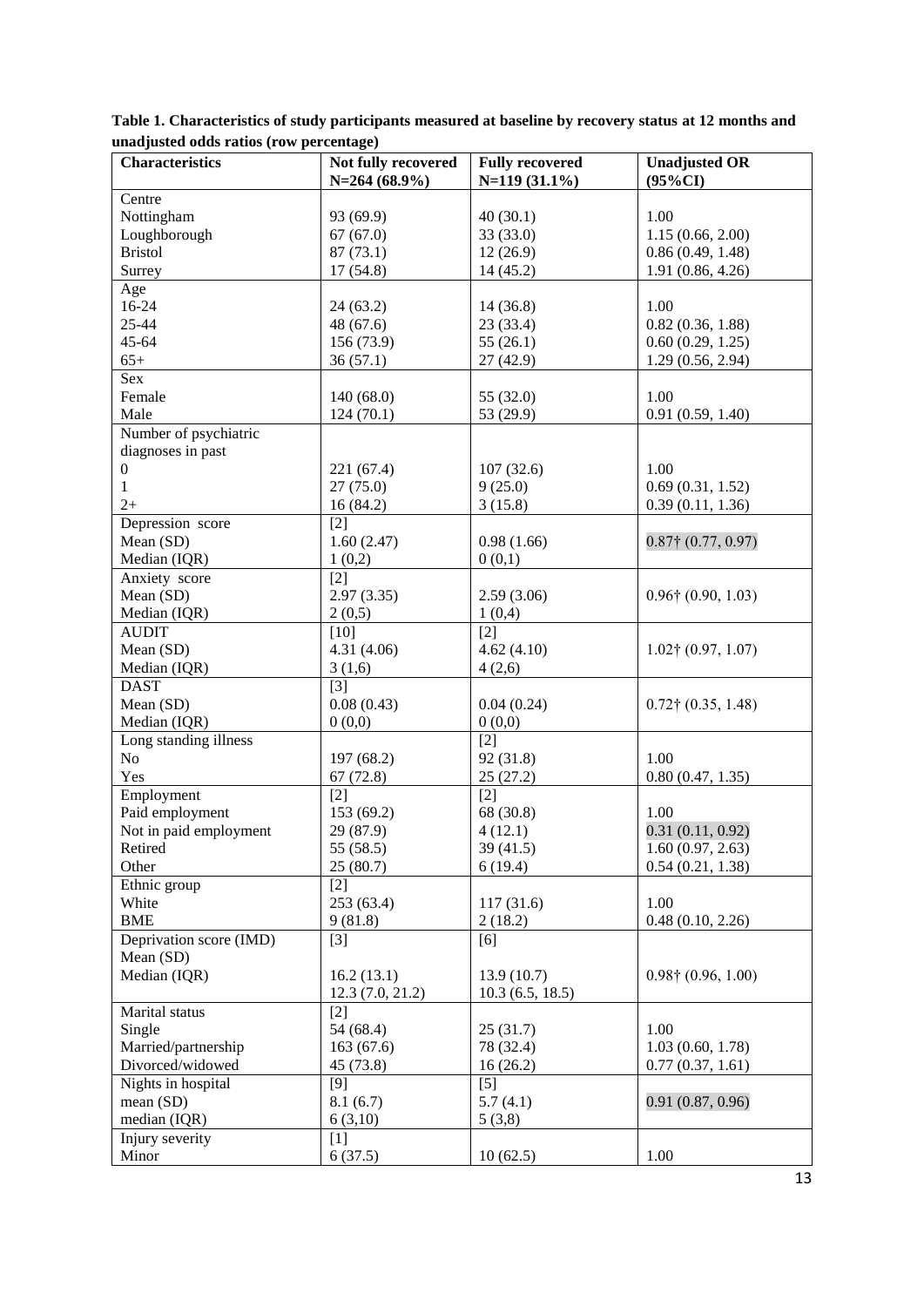| Moderate              | 189 (69.2) | 84 (30.8) | 0.27(0.09, 0.76) |
|-----------------------|------------|-----------|------------------|
| Serious or worse      | 68 (73.1)  | 25(26.9)  | 0.22(0.07, 0.67) |
| Number of injuries    |            |           |                  |
|                       | 125(67.6)  | 60(32.4)  | 1.00             |
| 2                     | 81 (71.7)  | 32(38.3)  | 0.82(0.49, 1.37) |
| 3 or more             | 58 (68.2)  | 27(31.8)  | 0.97(0.56, 1.68) |
| Body part injured     |            |           |                  |
| Other                 | 20(64.5)   | 11(35.5)  | 1.00             |
| Upper limb            | 32(48.5)   | 34(51.5)  | 1.93(0.80, 4.66) |
| Lower limb            | 187 (76.0) | 59 (24.0) | 0.57(0.26, 1.27) |
| Upper and lower limbs | 25(62.5)   | 15(37.5)  | 1.09(0.41, 2.89) |
| Injury mechanism      |            |           |                  |
| Other                 | 15(57.7)   | 11(42.3)  | 1.00             |
| Falls                 | 177(68.3)  | 82 (31.7) | 0.63(0.28, 1.44) |
| Traffic               | 54 (73.0)  | 20(27.0)  | 0.51(0.20, 1.28) |
| Struck                | 18 (75.0)  | 6(25.0)   | 0.45(0.14, 1.52) |
| Place of injury       |            | [1]       |                  |
| Other                 | 41(67.7)   | 20(32.3)  | 1.00             |
| Home                  | 59 (72.0)  | 23(28.0)  | 0.82(0.40, 1.68) |
| Work                  | 22(75.8)   | 8(24.2)   | 0.67(0.26, 1.75) |
| Road                  | 76 (67.9)  | 36(32.1)  | 0.99(0.51, 1.93) |
| Countryside           | 37(72.6)   | 14(27.5)  | 0.79(0.35, 1.79) |
| Sports facilities     | 25(59.5)   | 17(40.5)  | 1.43(0.63, 3.22) |

† Odds ratio per unit increase in score. Percentages may not add up to 100 due to rounding. Statistically significant odds ratios are highlighted.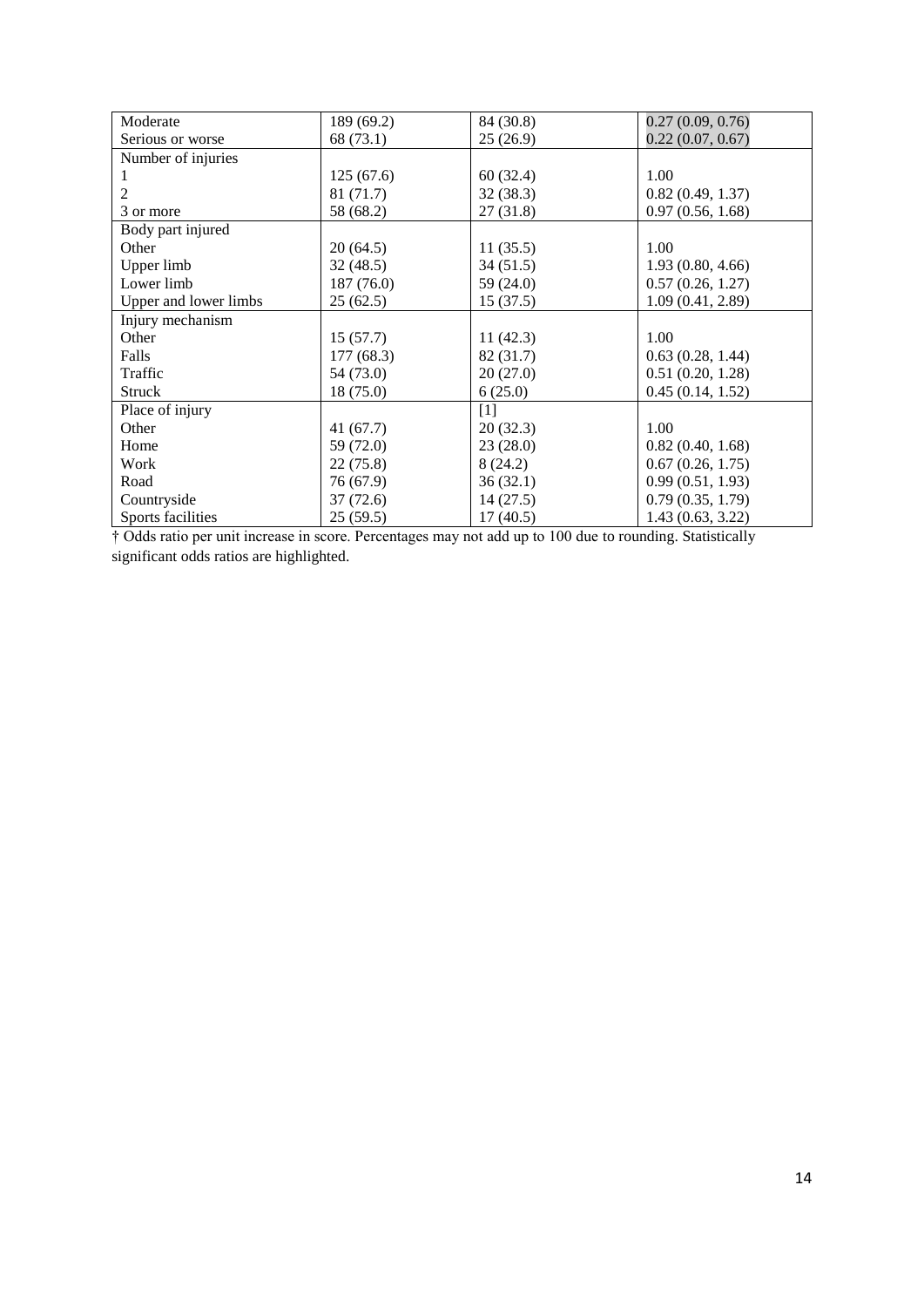| <b>Characteristics</b>   | Not fully            | <b>Fully recovered</b> | <b>Complete case:</b>              | <b>Multiply imputed:</b>           |
|--------------------------|----------------------|------------------------|------------------------------------|------------------------------------|
|                          | recovered<br>$n=264$ | $n=119$                | <b>Unadjusted OR</b><br>$(95\%CI)$ | <b>Unadjusted OR</b><br>$(95\%CI)$ |
| Depression (score        |                      |                        |                                    |                                    |
| range)¥                  |                      |                        |                                    |                                    |
| Quartile $1(0-3)$        | 69 (53.9)            | 59 (46.1)              | 1.00                               | 1.00                               |
| Quartile 2 (4-5)         | 60(74.1)             | 21(25.9)               | 0.41(0.22, 0.75)                   | 0.58(0.32, 1.03)                   |
| Quartile 3 (6-9)         | 68 (73.1)            | 25(26.9)               | 0.43(0.24, 0.76)                   | 0.61(0.36, 1.02)                   |
| Quartile 4 (9.3-21)      | 67(82.7)             | 14(17.3)               | 0.24(0.12, 0.48)                   | 0.38(0.21, 0.67)                   |
| Anxiety score            |                      |                        |                                    |                                    |
| mean (SD)                | 6.13(4.41)           | 4.41 (4.04)            | $0.90$ † $(0.86, 0.96)$            | 0.94(0.90, 0.99)                   |
| median (IQR)             | 5(3,9)               | 3(1,6)                 |                                    |                                    |
| <b>AUDIT</b>             | [4]                  | $[5]$                  |                                    |                                    |
| mean (SD)                | 2.89(3.85)           | 3.73(4.12)             | $1.05$ † $(1.00, 1.11)$            | 1.02(0.97, 1.07)                   |
| median (IQR)             | 2(0,4)               | 3(1,4)                 |                                    |                                    |
| <b>DAST</b>              | [4]                  | [1]                    |                                    |                                    |
| mean(SD)                 | 0.02(0.17)           | 0.08(0.48)             | $1.88\dagger(0.86, 4.08)$          | 1.14(0.75, 1.73)                   |
| median (IQR)             | 0(0,0)               | 0(0, 0)                |                                    |                                    |
| IES avoidance mean       | [1]                  |                        |                                    |                                    |
| (SD),                    | 8.24 (9.35)          | 5.39(6.92)             | $0.96$ † $(0.93, 0.99)$            | 0.97(0.95, 1.00)                   |
| Median (IQR)             | 5(0,14)              | 3(0,10)                |                                    |                                    |
| IES intrusion mean       | [1]                  |                        |                                    |                                    |
| (SD),                    | 8.45 (8.80)          | 6.43(7.69)             | $0.97\uparrow$ (0.94, 1.00)        | 0.99(0.96, 1.01)                   |
| Median (IQR)             | 6(1,4)               | 3(0,10)                |                                    |                                    |
| <b>SFQ</b>               | [1]                  | [1]                    |                                    |                                    |
| mean (SD)                | 7.94(3.61)           | 6.12(3.26)             | $0.85\dagger(0.79, 0.91)$          | 0.91(0.85, 0.97)                   |
| median (IQR)             | 7(5,10)              | 6(4,8)                 |                                    |                                    |
| <b>CSS</b>               | $[1]$                | $[1]$                  |                                    |                                    |
| mean (SD)                | 31.90 (6.49)         | 32.88 (5.69)           | $1.03$ † $(0.99, 1.06)$            | 1.02(0.98, 1.05)                   |
| median (IQR)             | 33 (28, 36)          | 34 (30, 37)            |                                    |                                    |
| Changes in outlook       | $[1]$                |                        |                                    |                                    |
| $(+ve)$                  | 19.92 (6.58)         | 18.94 (6.52)           | $0.98\dagger(0.95, 1.01)$          | 0.99(0.96, 1.02)                   |
| mean, (SD),              | 22(17,25)            | 20 (14, 24)            |                                    |                                    |
| median (IQR)             |                      |                        |                                    |                                    |
| Changes in outlook       | [1]                  |                        |                                    |                                    |
| $(-ve)$                  | 10.59(5.42)          | 8.53(4.18)             | $0.91\dagger(0.87, 0.96)$          | 0.95(0.90, 0.99)                   |
| mean (SD),               | 9(6,14)              | 7(5,11)                |                                    |                                    |
| median (IQR)             |                      |                        |                                    |                                    |
| Life events since injury | [5]                  | [6]                    |                                    |                                    |
| No                       | 221 (68.6)           | 101(31.4)              | 1.00                               | 1.00                               |
| Yes                      | 38 (76.0)            | 12(24.0)               | 0.69(0.35, 1.38)                   | 0.90(0.48, 1.66)                   |
| Pain VAS                 | $[3]$                | $[1]$                  |                                    |                                    |
| mean (SD),               | 32.41 (21.73)        | 20.63 (18.77)          | $0.97$ † $(0.96, 0.98)$            | 0.98(0.97, 0.99)                   |
| median (IQR)             | 29 (15, 50)          | 15(5, 31)              |                                    |                                    |
| Seeking compensation     | $[18]$               | [8]                    |                                    |                                    |
| N <sub>o</sub>           |                      |                        |                                    |                                    |
| Yes                      | 189(66.1)            | 97 (33.9)              | 1.00                               | 1.00                               |
|                          | 57 (80.3)            | 14(19.7)               | 0.48(0.25, 0.90)                   | 0.65(0.38, 1.13)                   |
| Involved in litigation   | $[3]$                | $[1]$                  |                                    |                                    |
| No                       | 18(66.5)             | 110(33.5)              | 1.00                               | 1.00                               |
| Yes                      | 43 (84.3)            | 8(15.7)                | 0.37(0.17, 0.81)                   | 0.62(0.32, 1.19)                   |

**Table 2. Characteristics of study participants measured at 1 month post-injury by recovery status at 12 months and unadjusted odds ratios** 

¥ Depression scores were categorised into quartiles because the relationship with recovery was non-linear. † Odds ratio per unit increase in score. Percentages may not add up to 100 due to rounding. Statistically significant odds ratios are highlighted.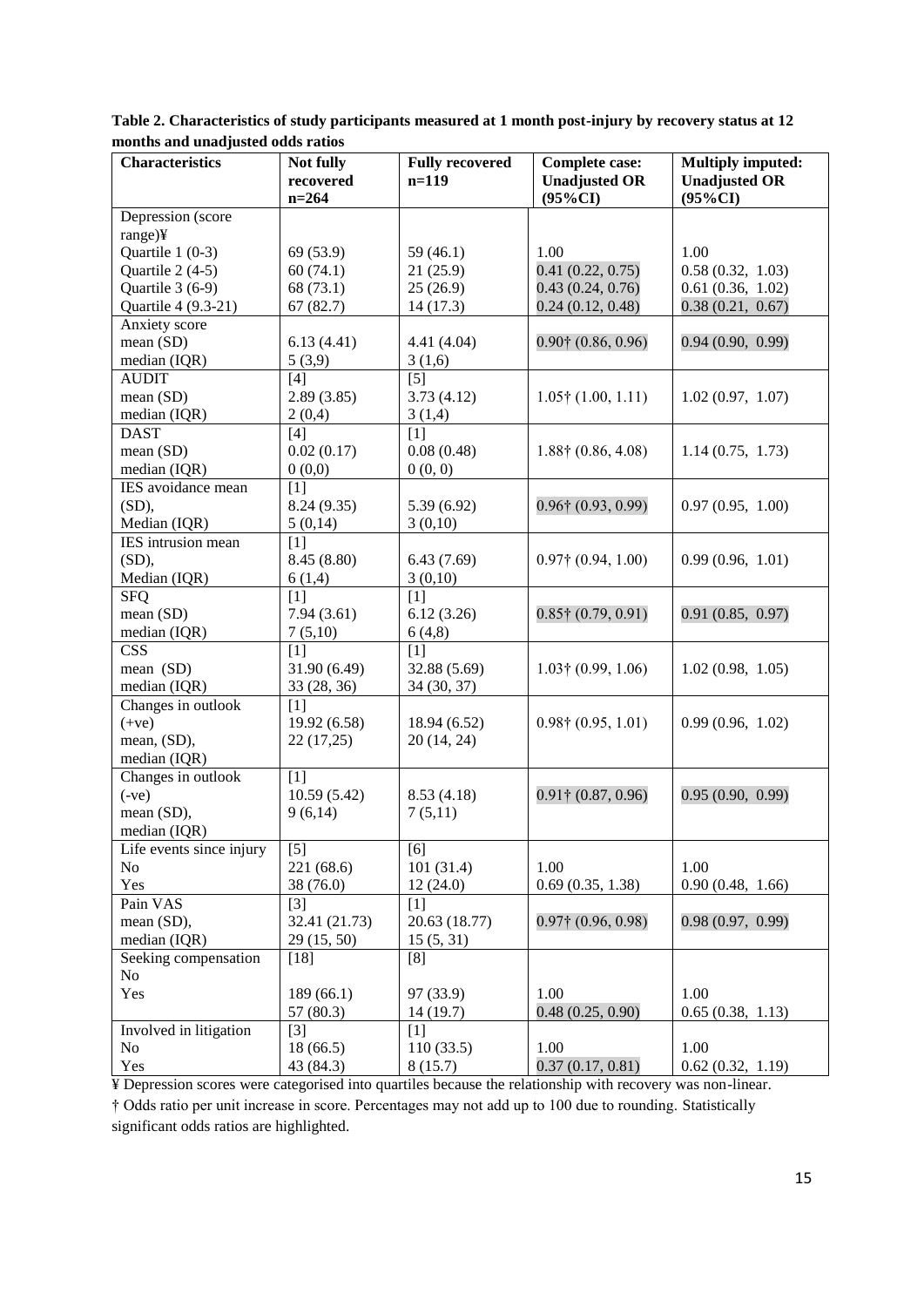**Table 3. Psychological predictors (at 1 month post-injury) of recovery at 12 months, adjusted for confounders, socio-demographic and injury characteristics and other significant predictors (complete case analysis).**

| <b>Characteristics</b> | Model A:                                                 | Model B:                                                                | Model C:           | <b>Model D:</b>                      |
|------------------------|----------------------------------------------------------|-------------------------------------------------------------------------|--------------------|--------------------------------------|
|                        | A priori                                                 | Model A +                                                               | Model B +          | Model $C + other$                    |
|                        | confounders                                              | psychological                                                           | psychological      | predictors at 1                      |
|                        | $(n=383)$                                                | predictors at 1                                                         | predictors at 1    | month $(n=353)$                      |
|                        |                                                          | month                                                                   | $month + socio-$   |                                      |
|                        |                                                          | $(n=383)$                                                               | demographic,       |                                      |
|                        |                                                          |                                                                         | psychological and  |                                      |
|                        |                                                          |                                                                         | injury             |                                      |
|                        |                                                          |                                                                         | characteristics at |                                      |
|                        |                                                          |                                                                         | baseline $(n=356)$ |                                      |
|                        | Odds ratio (95%                                          | Odds ratio (95%                                                         | Odds ratio (95%    | Odds ratio (95%                      |
|                        | $\mathbf{C}\mathbf{I}$                                   | $\mathbf{C}\mathbf{I}$                                                  | CI                 | $\mathbf{C}\mathbf{I}$               |
| A priori confounders   |                                                          |                                                                         |                    |                                      |
| Centre                 |                                                          |                                                                         |                    |                                      |
| Nottingham             | 1.00                                                     | 1.00                                                                    | 1.00               | 1.00                                 |
| Loughborough           | 1.14(0.64, 2.02)                                         | 1.16(0.64, 2.08)                                                        | 1.22(0.64, 2.33)   | 1.22(0.63, 2.33)                     |
| <b>Bristol</b>         | 0.84(0.48, 1.47)                                         | 0.73(0.41, 1.31)                                                        | 0.77(0.41, 1.47)   | 0.78(0.41, 1.48)                     |
| Surrey                 | 2.07(0.92, 4.65)                                         | 1.72(0.74, 4.00)                                                        | 1.35(0.53, 3.46)   | 1.44(0.56, 3.70)                     |
| Age                    |                                                          |                                                                         |                    |                                      |
| 16-24                  | 1.00                                                     | 1.00                                                                    | 1.00               | 1.00                                 |
| 25-44                  | 0.81(0.35, 1.87)                                         | 0.93(0.39, 2.18)                                                        | 0.60(0.22, 1.66)   | 0.75(0.27, 2.12)                     |
| $45 - 64$              | 0.58(0.28, 1.23)                                         | 0.61(0.28, 1.31)                                                        | 0.35(0.13, 0.90)   | 0.43(0.16, 1.15)<br>0.45(0.13, 1.62) |
| $65+$                  | 1.30(0.56, 3.04)                                         | 1.30(0.54, 3.10)                                                        | 0.36(0.10, 1.29)   |                                      |
| Sex                    |                                                          |                                                                         |                    |                                      |
| Female                 | 1.00                                                     | 1.00                                                                    | 1.00               | 1.00                                 |
| Male                   | 0.88(0.56, 1.38)                                         | 0.82(0.51, 1.31)                                                        | 0.88(0.52, 1.47)   | 0.82(0.49, 1.39)                     |
|                        | Psychological predictors measured at 1 month post-injury |                                                                         |                    |                                      |
| Depression score       |                                                          |                                                                         |                    |                                      |
| Quartile $1(0-3)$      |                                                          | 1.00                                                                    | 1.00               | 1.00                                 |
| Quartile 2 (4-5)       |                                                          | 0.37(0.20, 0.69)                                                        | 0.41(0.20, 0.81)   | 0.46(0.23, 0.92)                     |
| Quartile 3 (6-9)       |                                                          | 0.42(0.23, 0.77)                                                        | 0.44(0.23, 0.87)   | 0.57(0.29, 1.11)                     |
| Quartile 4 (9.3-21)    |                                                          | 0.25(0.13, 0.50)                                                        | 0.24(0.11, 0.52)   | 0.33(0.15, 0.73)                     |
|                        |                                                          | Socio-demographic, psychological and injury characteristics at baseline |                    |                                      |
| Employment             |                                                          |                                                                         |                    |                                      |
| In paid                |                                                          |                                                                         | 1.00               | 1.00                                 |
| employment             |                                                          |                                                                         | 0.34(0.07, 1.59)   | 0.35(0.08, 1.66)                     |
| Not in paid            |                                                          |                                                                         |                    |                                      |
| employment<br>Retired  |                                                          |                                                                         | 2.41(1.09, 5.35)   | 2.02(0.91, 4.47)                     |
| Other                  |                                                          |                                                                         | 0.35(0.11, 1.11)   | 0.38(0.12, 1.23)                     |
| Deprivation (IMD)      |                                                          |                                                                         | 1.00(0.98, 1.02)   | 1.00(0.98, 1.03)                     |
| Nights in hospital     |                                                          |                                                                         | 0.91(0.86, 0.97)   | 0.91(0.86, 0.97)                     |
| Severity               |                                                          |                                                                         |                    |                                      |
| Minor                  |                                                          |                                                                         | 1.00               |                                      |
| Moderate               |                                                          |                                                                         | 0.24(0.06, 0.93)   |                                      |
| Serious or worse       |                                                          |                                                                         | 0.16(0.04, 0.69)   |                                      |
|                        | Other predictors measured at 1 month post-injury         |                                                                         |                    |                                      |
| Pain visual            |                                                          |                                                                         |                    | 0.98(0.97, 0.99)                     |
| analogue scale         |                                                          |                                                                         |                    |                                      |

Note: only predictors significant in models or which changed the odds ratios for at least one depression score quartile at one month by >10% are shown. Statistically significant odds ratios are highlighted.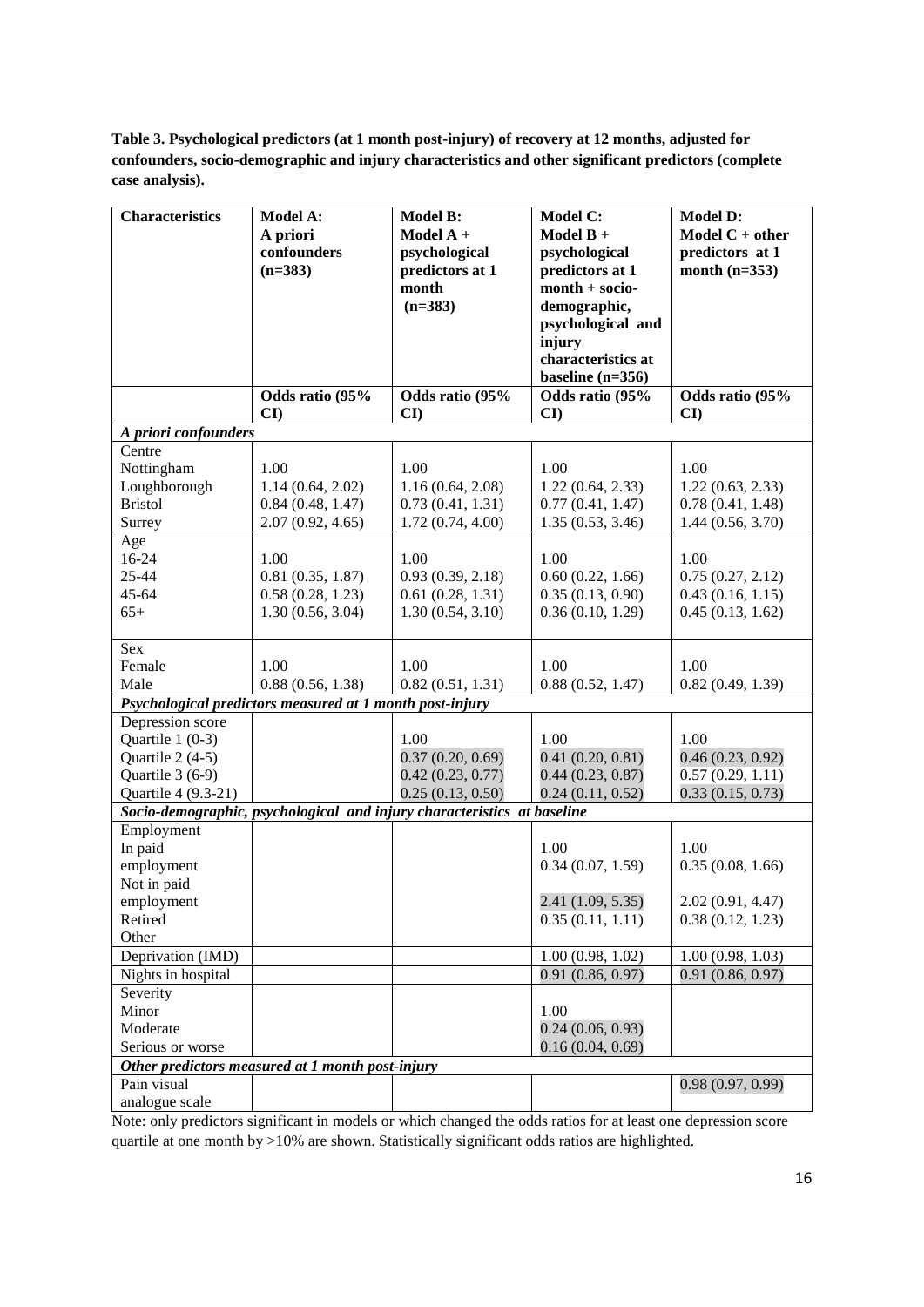# **Supplementary materials**

Online Table 1: Proportion of participants meeting definitions of caseness for psychological measures at baseline, 1 month and 12 months follow-up.

| Psychological measure           | Meets caseness definition (%) |                     |                  |
|---------------------------------|-------------------------------|---------------------|------------------|
|                                 | Baseline $(N=513)*$           | 1 month             | 12 months        |
|                                 |                               | $(N=513)$           | $(N=383)$        |
| Depression (HADS                | 7(1.4)[2]                     | 78(15.2)[1]**       | $22(5.7)$ **     |
| depression score $\geq$ 11)     |                               |                     |                  |
| Anxiety (HADS anxiety           | $21(4.1)$ [2]                 | $82(16.0)$ [1]**    | $37(9.7)$ **     |
| score $\geq$ 11)                |                               |                     |                  |
| PTSD (IES score $\geq 26$ ;     | N/A                           | 126(24.7)[3]        | 68(17.8)[2]      |
| moderate or severe)             |                               |                     |                  |
| Alcohol (score $\geq$ 8; medium | 98(19.6)[14]**                | $61(12.2)[13]^{**}$ | $50(13.3)[9]$ ** |
| or high)                        |                               |                     |                  |
| Drugs (DAST score $\geq$ 3;     | $7(1.4\%)[4]$                 | 4(0.8)[7]           | 2(0.5)[8]        |
| moderate or severe).            |                               |                     |                  |
| Meets at least one of the       | 116(23.3)[[16]]               | 194(38.3)[[6]]      | 120(31.9)[[6]]   |
| above 5 psychological           |                               |                     |                  |
| measures case definitions.      |                               |                     |                  |

\*Analysis restricted to those participants returning 1 month follow-up ( n=513) as these are the sample used for analyses presented in this paper. []missing values . [[]]data were missing on one or more of the 5 variables and case definitions were not met for the other measures. \*\*Significant change from baseline at p<0.001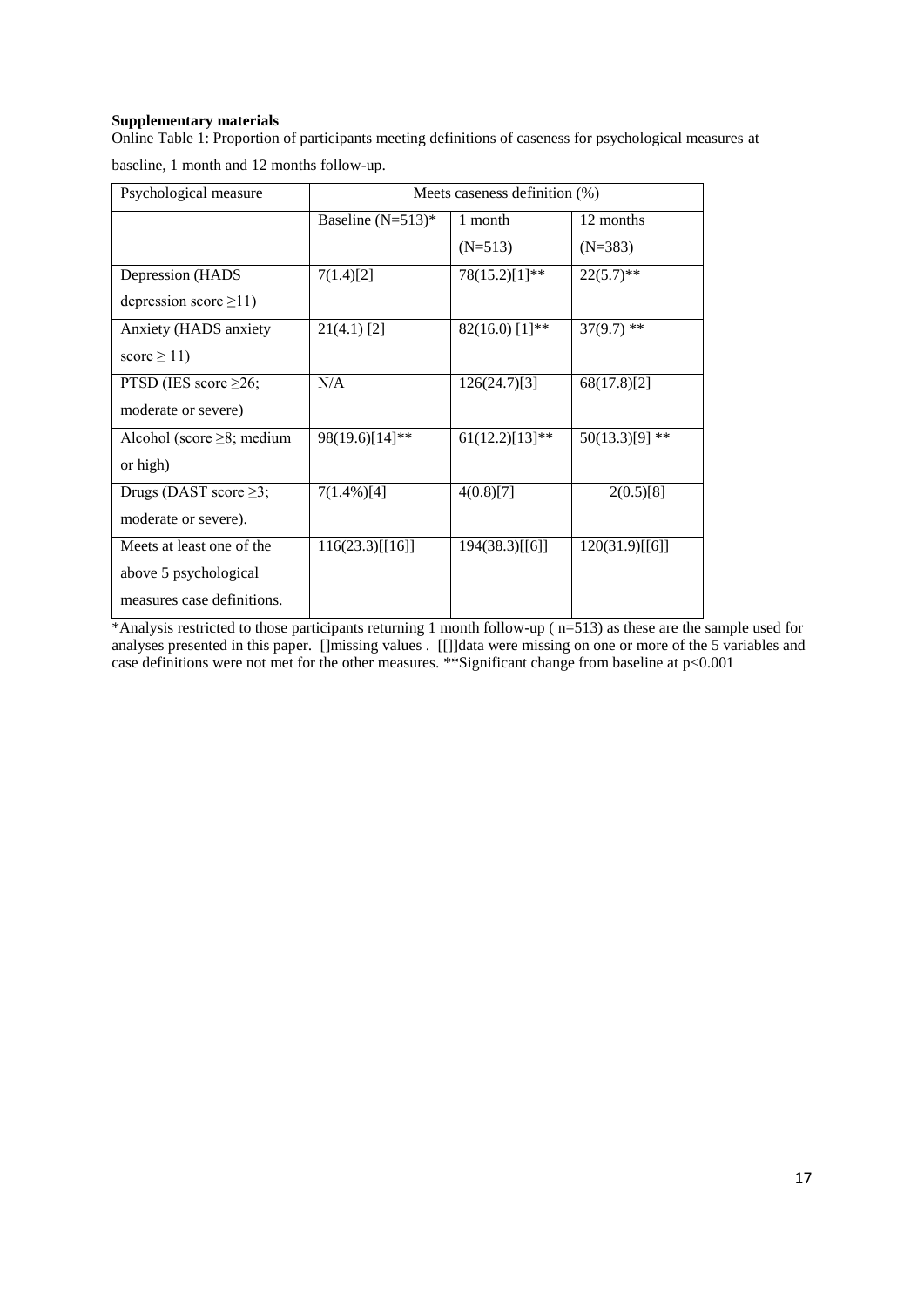Online Table 2: Proportion of participants meeting criteria for psychiatric disorders from SCID interview at baseline, 1 month and 12 months follow-up.

| Psychological measure           | Meets caseness definition (%) |                         |                      |
|---------------------------------|-------------------------------|-------------------------|----------------------|
|                                 | Baseline <sup>*</sup>         | 1 Month                 | 12 months            |
|                                 | Completed SCIDs N=513         | SCIDs required based on | SCIDs required based |
|                                 |                               | screening questionnaire | on screening         |
|                                 |                               | $N = 264$ **            | questionnaire N=147  |
|                                 |                               | Completed SCIDs         | Completed SCIDs      |
|                                 |                               | N=193 (73%)***          | $N=84(57%)$          |
| <b>Current Major Depression</b> | 8(1.6)                        | $35(18.1)$ ****         | $14(17.7)$ ****      |
| Episode                         |                               |                         |                      |
| Past major depressive           | 27(5.3)                       | N/A                     | N/A                  |
| episode                         |                               |                         |                      |
| Dysthymic disorder              | 9(1.8)                        | N/A                     | N/A                  |
| Panic Disorder                  | 9(1.8)                        | 6(3.1)                  | 9(10.7)              |
| Panic Disorder with             | 4(0.8)                        | 1(0.5)                  | 2(2.4)               |
| agoraphobia                     |                               |                         |                      |
| Agoraphobia without history     | 2(0.4)                        | $\overline{3(1.6)}$     | 3(3.6)               |
| of panic disorder               |                               |                         |                      |
| Social phobia                   | 10(1.9)                       | 0(0.0)                  | 1(1.2)               |
| Specific phobia                 | 10(1.9)                       | 5(2.6)                  | 3(3.6)               |
| Obsessions and Compulsion       | 5(1.0)                        | 1(0.5)                  | 0(0.0)               |
| (OCD)                           |                               |                         |                      |
| Generalised anxiety disorder    | 7(1.4)                        | 4(2.0)                  | 4(4.8)               |
| <b>PTSD</b>                     | 8(1.6)                        | $29(15.0)$ ****         | $10(11.9)$ *****     |
| Alcohol abuse                   | 15(2.9)                       | 4(2.0)                  | 4(4.8)               |
| Alcohol dependence              | 11(2.1)                       | 2(1.0)                  | 3(3.6)               |
| Substance abuse                 | 2(0.4)                        | 3(1.6)                  | 1(1.2)               |
| Substance dependence            | 2(0.4)                        | 0(0.0)                  | 0(0.0)               |

\* Analysis restricted to those participants returning 1 month follow-up ( n=513) as these are the sample used for analyses presented in this paper. **\*\*** Only those participants scoring one or more of the following cut-offs required SCID interviews: scores of borderline or caseness in HADS depression and HADS anxiety, moderate or severe in IES and DAST, medium or high in AUDIT. \*\*\*People who did not have their SCID interview done were dropped from analysis. \*\*\*\*Significant change from baseline at p<0.001. \*\*\*\*Significant change from baseline at p<0.05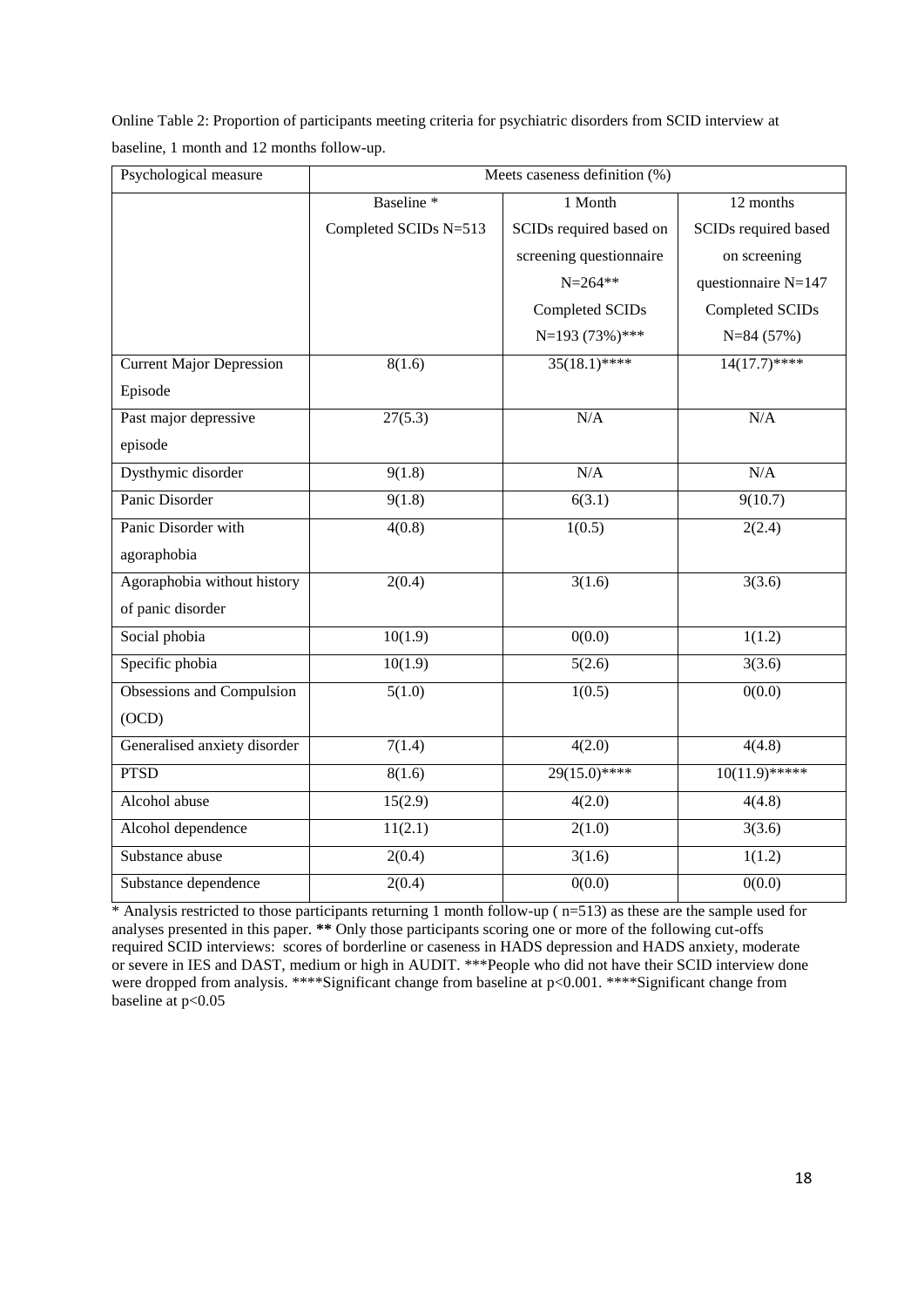| <b>Characteristics measured at baseline</b> |                                                                          |                                                           |            |
|---------------------------------------------|--------------------------------------------------------------------------|-----------------------------------------------------------|------------|
|                                             | Did not return both<br>the 1 and 12 month<br>questionnaires<br>$(n=284)$ | Returned 1 and 12<br>month<br>questionnaires<br>$(n=384)$ | P value    |
| Centre                                      |                                                                          |                                                           |            |
| Nottingham                                  | 145 (52.2)                                                               | 133 (47.8)                                                | P < 0.01   |
| Loughborough                                | 66 (39.5)                                                                | 101(60.5)                                                 |            |
| <b>Bristol</b>                              | 55 (31.6)                                                                | 119(68.4)                                                 |            |
| Surrey                                      | 18 (36.7)                                                                | 31(63.3)                                                  |            |
| Age                                         |                                                                          |                                                           |            |
| 16-24                                       | 58 (60.4)                                                                | 38 (39.6)                                                 | P < 0.01   |
| 25-44                                       | 106(59.6)                                                                | 72(40.5)                                                  |            |
| 45-64                                       | 99 (31.9)                                                                | 211 (68.1)                                                |            |
| $65+$                                       | 21(25.0)                                                                 | 63 (75.0)                                                 |            |
| Sex                                         |                                                                          |                                                           |            |
| Female                                      | 110 (34.8)                                                               | 206(65.2)                                                 | P<0.01     |
| Male                                        | 174 (49.4)                                                               | 178 (50.6)                                                |            |
| Number of psychiatric diagnoses in past     |                                                                          |                                                           |            |
| $\boldsymbol{0}$                            | 227 (40.8)                                                               | 329 (59.2)                                                |            |
| $\mathbf{1}$                                | 30(45.5)                                                                 | 36(55.6)                                                  | $P=0.06$   |
| $2+$                                        | 27(58.7)                                                                 | 19(41.3)                                                  |            |
| Depression score                            |                                                                          | $[2]$                                                     |            |
| mean (SD)                                   | 1.9(3.1)                                                                 | 1.4(2.3)                                                  | $P=0.32$   |
|                                             | 0(0,3)                                                                   | 0(0,2)                                                    |            |
| median (IQR)                                |                                                                          |                                                           |            |
| Anxiety score                               |                                                                          | $[2]$                                                     |            |
| mean(SD)                                    | 3.3(4.0)                                                                 | 2.9(3.3)                                                  | $P=0.62$   |
| median (IQR)                                | 2(0,5)                                                                   | 2(0,5)                                                    |            |
| <b>AUDIT</b>                                | [8]                                                                      | $[3]$                                                     |            |
| mean(SD)                                    | 5.9(5.8)                                                                 | 4.4(4.1)                                                  | P < 0.01   |
| median $(IQR)$                              | 4(2,8)                                                                   | 4(1,6)                                                    |            |
| <b>DAST</b>                                 | [4]                                                                      | $[3]$                                                     |            |
| mean (SD)                                   | 0.4(1.3)                                                                 | 0.1(0.4)                                                  | P < 0.01   |
| median (IQR)                                | 0(0,0)                                                                   | 0(0,0)                                                    |            |
| Long standing illness                       | [4]                                                                      | $\lceil 2 \rceil$                                         |            |
| No                                          | 208 (41.8)                                                               | 290 (58.2)                                                | $P=0.63$   |
| Yes                                         | 72 (43.9)                                                                | 92(56.1)                                                  |            |
| Employment                                  | $[4]$                                                                    | $[4]$                                                     |            |
| Paid employment                             | 171 (43.5)                                                               | 222(56.5)                                                 | P<0.01     |
| Not in paid employment                      | 43(56.6)                                                                 | 33(43.4)                                                  |            |
| Retired                                     | 36(27.7)                                                                 | 94 (72.3)                                                 |            |
| Other                                       | 30(49.2)                                                                 | 31(50.8)                                                  |            |
| Ethnic group                                |                                                                          | $[2]$                                                     |            |
| White                                       | 263 (41.5)                                                               | 371 (58.5)                                                | P<0.01     |
| <b>BME</b>                                  | 21(65.6)                                                                 | 11(34.4)                                                  |            |
| Deprivation (IMD)                           | [8]                                                                      | $[9]$                                                     |            |
| mean(SD)                                    | 20.7(15.1)                                                               | 15.5(12.4)                                                | P<0.01     |
| median (IQR)                                | 15.5(9.1, 29.0)                                                          | 11.4(6.9, 20.0)                                           |            |
| Marital status                              | $[3]$                                                                    | $[2]$                                                     |            |
| Single                                      | 110 (58.2)                                                               | 79 (41.8)                                                 | P<0.01     |
| Married/partnership                         | 118 (32.8)                                                               | 242 (67.2)                                                |            |
| Divorced/widowed                            | 53 (46.5)                                                                | 61(53.5)                                                  |            |
| Nights in hospital                          |                                                                          |                                                           |            |
| Mean (SD)                                   | 7.3(5.7)                                                                 | 7.3(6.1)                                                  | $P = 0.81$ |
| Median (IQR)                                | 6(3,10)                                                                  | 6(3,9)                                                    |            |
|                                             |                                                                          |                                                           |            |

**Online table 3. Characteristics measured at baseline and one month in those who returned 1 and 12 month questionnaires compared with those who did not (row percentages)**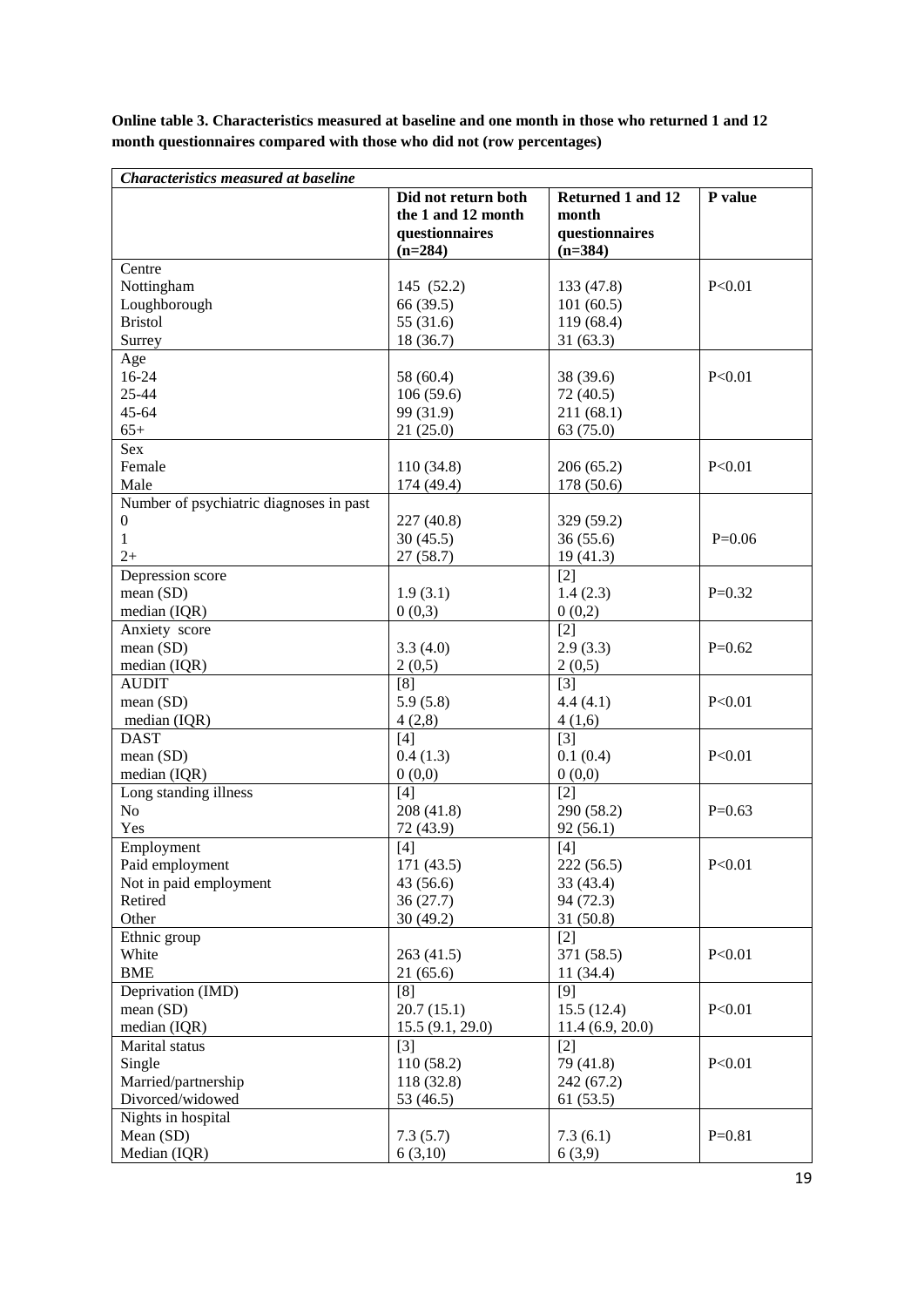| Injury severity                     | [1]                      | $[1]$                    |            |
|-------------------------------------|--------------------------|--------------------------|------------|
| Minor                               | 28(63.6)                 | 16(36.4)                 | $P = 0.01$ |
| Moderate                            | 197 (41.8)               | 274 (58.2)               |            |
| Serious or worse                    | 58 (38.6)                | 93 (61.6)                |            |
| Number of injuries                  |                          |                          |            |
| 1                                   | 132(41.6)                | 185 (58.4)               | $P=0.31$   |
| 2                                   | 98 (46.5)                | 113(53.6)                |            |
| 3 or more                           | 54 (38.6)                | 86 (61.4)                |            |
| Body part injured                   |                          |                          |            |
| Other                               | 29(48.3)                 | 31(51.7)                 | $P=0.43$   |
| Upper limb                          | 51(43.6)                 | 66 (56.4)                |            |
| Lower limb                          | 183 (42.7)               | 246 (57.3)               |            |
| Upper and lower limbs               | 21 (33.9)                | 41(66.1)                 |            |
| Injury mechanism                    |                          |                          |            |
| Other                               | 28(51.9)                 | 26(48.2)                 | $P=0.11$   |
| Falls                               | 166(39.1)                | 259(60.9)                |            |
| Traffic                             | 67(47.2)                 | 75 (52.8)                |            |
| <b>Struck</b>                       | 23 (48.9)                | 24(51.1)                 |            |
| Place of injury                     |                          |                          |            |
| Other                               | 41 (39.8)                | 62(60.2)                 | $P=0.38$   |
| Home                                | 60(42.3)                 | 82 (57.8)                |            |
| Work                                | 29(46.0)                 | 34(54.0)                 |            |
| Road                                | 88 (44.0)                | 112(56.0)                |            |
| Countryside                         | 25 (32.9)                | 51(67.1)                 |            |
| Sports facilities                   | 41 (49.4)                | 42(50.6)                 |            |
| Characteristics measured at 1 month |                          |                          |            |
|                                     | <b>Returned 1 month</b>  | Returned 1 and 12        | P value    |
|                                     | questionnaire but did    | month questionnaires     |            |
|                                     | not return 12 month      | $(n=384)$                |            |
|                                     |                          |                          |            |
|                                     |                          |                          |            |
|                                     | questionnaire            |                          |            |
|                                     | $(n=129)$                |                          |            |
| Depression score                    | [1]                      |                          |            |
| Mean (SD)                           | 6.2(4.4)                 | 6.0(4.3)                 | $P=0.70$   |
| Median (IQR)                        | 5(2,9)                   | 5(3,9)                   |            |
| Anxiety score                       | [1]                      |                          |            |
| Mean (SD)                           | 6.4(4.4)                 | 5.6(4.4)                 | $P=0.06$   |
| Median (IQR)                        | 6(2.7, 10)               | 5(2,8)                   |            |
| <b>AUDIT</b>                        | [4]                      | [9]                      |            |
| Mean (SD)                           | 5.9(5.8)                 | 3.1(3.9)                 | $P=0.06$   |
| Median (IQR)                        | 4(2,8)                   | 2(0,4)                   |            |
| <b>DAST</b>                         | $[2]$                    | $[5]$                    |            |
| Mean (SD)                           | 0.1(0.5)                 | 0.0(0.3)                 | P<0.01     |
| Median (IQR)                        | 0(0,0)                   | 0(0,0)                   |            |
| IES avoidance                       | $[2]$                    | $[1]$                    |            |
| Mean (SD),                          | 9.0(9.6)                 | 7.3(8.8)                 | $P=0.08$   |
| Median (IQR)                        | 6(0,16)                  | 4(0,12)                  |            |
| IES intrusion                       | [2]                      | [1]                      |            |
| Mean (SD),                          | 9.6(9.8)                 | 7.8(8.5)                 | $P=0.08$   |
| Median (IQR)                        | 6(1,16)                  | 5(0,12)                  |            |
| <b>SFQ</b>                          | $[3]$                    | $[2]$                    |            |
| Mean (SD)                           | 7.9(3.7)                 | 7.4(3.6)                 | $P=0.16$   |
| Median (IQR)                        | 8(5,10)                  | 7(5,9)                   |            |
| <b>CSS</b>                          | $[3]$                    | $[2]$                    |            |
| Mean (SD)                           | 31.5(5.5)                | 32.2(6.3)                | $P=0.09$   |
| Median (IQR)                        | 33 (28,36)               | 34 (28, 36)              |            |
| Changes in outlook $(+)$            | $[3]$                    | $[1]$                    |            |
| Mean (SD)<br>Median (IQR)           | 19.0(6.3)<br>21 (14, 24) | 19.6(6.6)<br>21 (16, 24) | $P=0.27$   |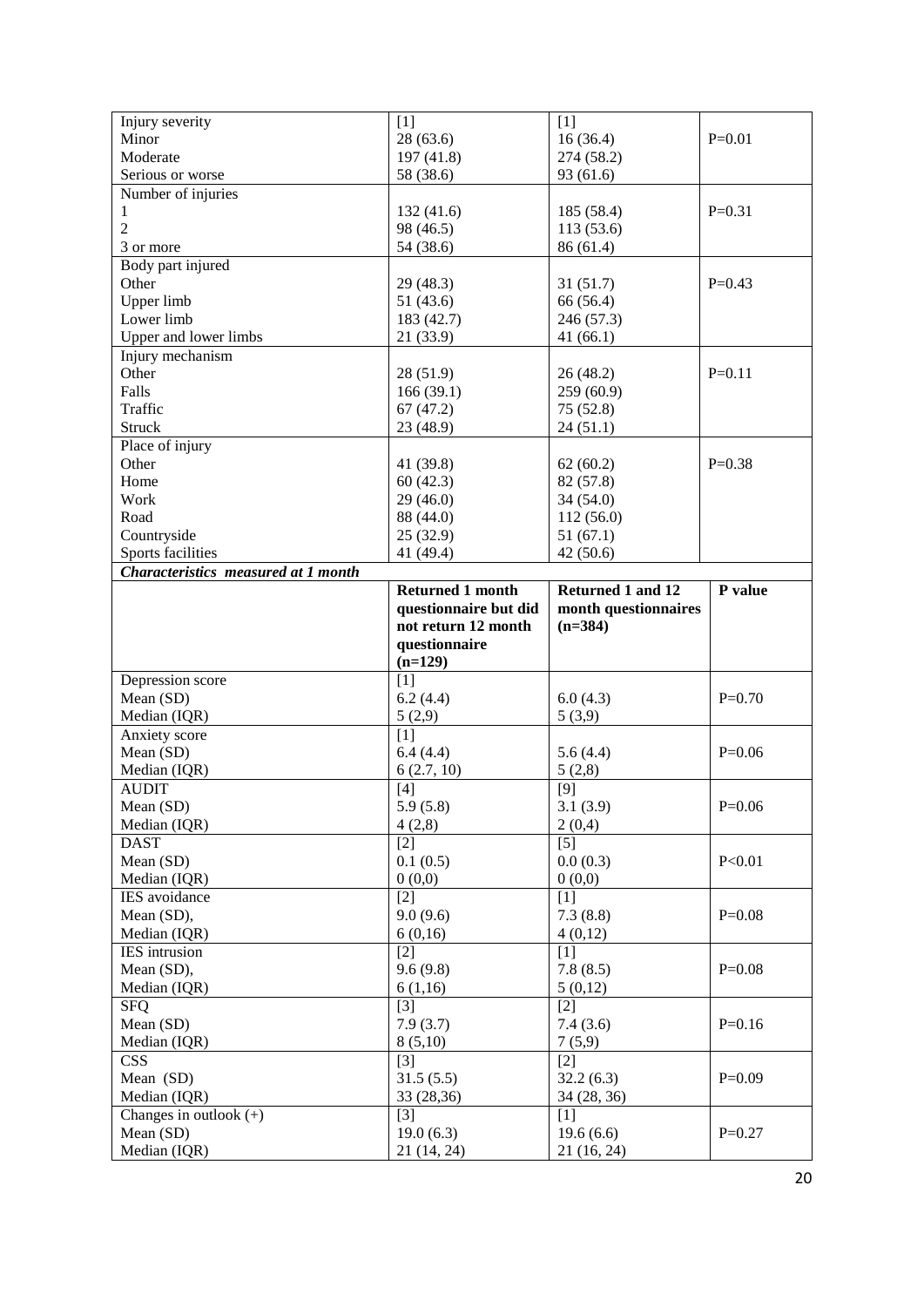| Changes in outlook       | $[2]$       | $[2]$      |          |
|--------------------------|-------------|------------|----------|
| $(\text{-})$             | 10.0(5.0)   | 9.9(5.1)   | $P=0.63$ |
| Mean $(SD)$ ,            | 9(5,13)     | 9(5,12)    |          |
| Median (IQR)             |             |            |          |
| Life events since injury | $[3]$       | $[11]$     |          |
| No                       | 104(24.4)   | 322(75.6)  |          |
| Yes                      | 22(30.1)    | 51 (69.9)  | $P=0.30$ |
| Pain VAS                 |             | [4]        |          |
| Mean $(SD)$ ,            | 34.8(25.0)  | 28.7(21.5) | $P=0.02$ |
| Median (IQR)             | 28 (15, 52) | 24 (11,47) |          |
| Seeking compensation     | $[5]$       | $[26]$     |          |
| N <sub>o</sub>           | 98 (25.5)   | 287 (74.5) | $P=0.79$ |
| Yes                      | 26(26.8)    | 71(73.2)   |          |
| Involved in litigation   | $[3]$       | [4]        |          |
| No                       | 106(24.4)   | 329 (75.6) | $P=0.49$ |
| Yes                      | 20(28.2)    | 51 (71.8)  |          |

Percentages may not add up to 100 due to rounding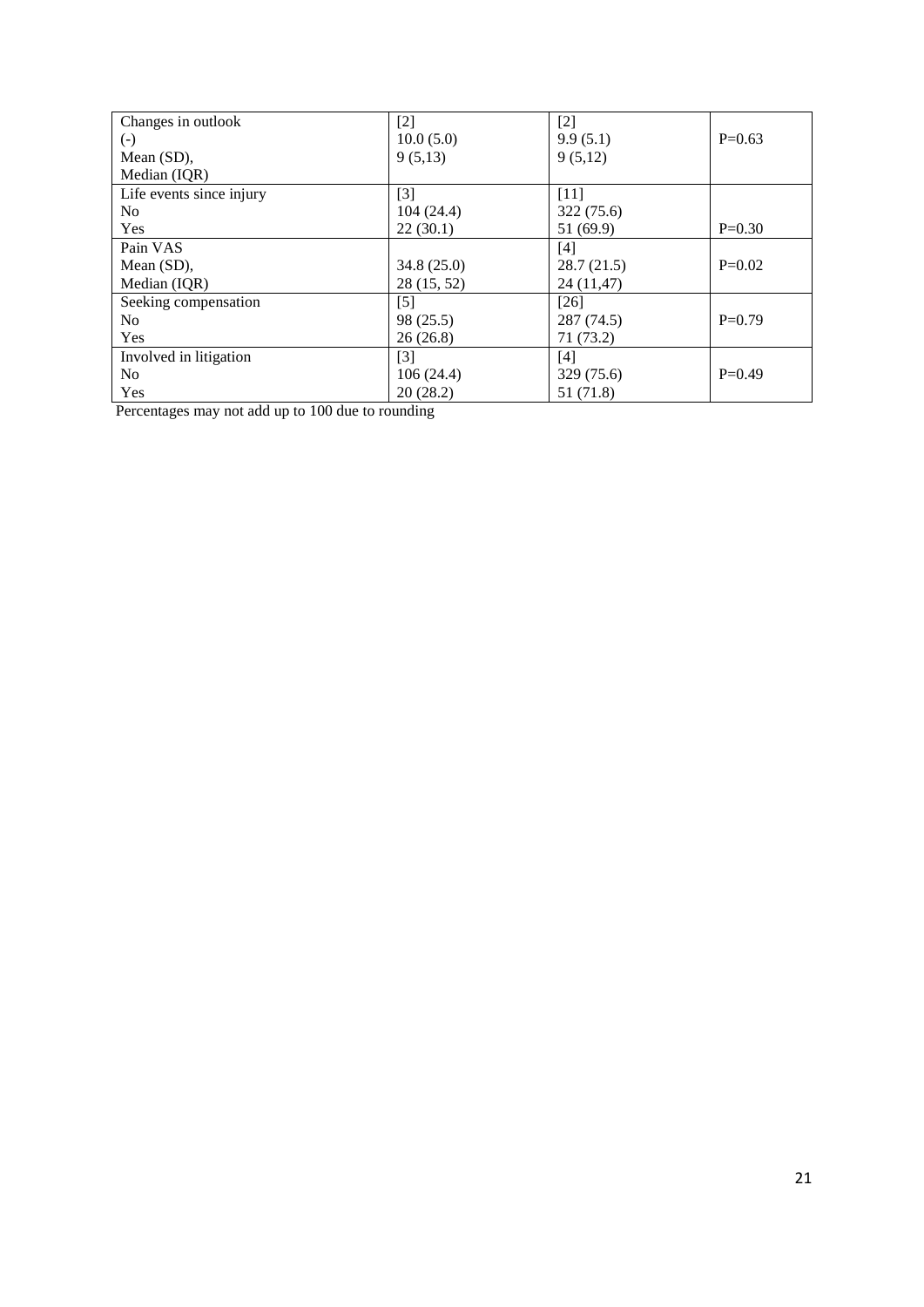**Online Table 4. Psychological predictors (at 1 month post-injury) of recovery at 12 months, adjusted for confounders, socio-demographic and injury characteristics and other significant predictors (analysis of multiply imputed data for all 668 participants at baseline).**

| <b>Characteristics</b> | Model A<br>(A priori<br>confounders)                                    | <b>Model B</b><br>(Model $A +$<br>psychological<br>predictors at 1<br>month) | Model C<br>$(Model B +$<br>psychological<br>predictors at 1<br>$month + socio-$<br>demographic,<br>psychological and<br>injury<br>characteristics at<br>baseline) | <b>Model D</b><br>(Model $C + other$<br>predictors at 1<br>month) |
|------------------------|-------------------------------------------------------------------------|------------------------------------------------------------------------------|-------------------------------------------------------------------------------------------------------------------------------------------------------------------|-------------------------------------------------------------------|
|                        | Odds ratio (95%<br>$\mathbf{C}\mathbf{I}$                               | Odds ratio (95%<br>$\mathbf{C}\mathbf{I}$                                    | Odds ratio (95%<br>CI                                                                                                                                             | Odds ratio (95% CI)                                               |
| A priori confounders   |                                                                         |                                                                              |                                                                                                                                                                   |                                                                   |
| Centre:                |                                                                         |                                                                              |                                                                                                                                                                   |                                                                   |
| Nottingham             | 1.00                                                                    | 1.00                                                                         | 1.00                                                                                                                                                              | 1.00                                                              |
| Loughborough           | 1.23(0.74, 2.06)                                                        | 1.20(0.71, 2.03)                                                             | 1.21(0.69, 2.10)                                                                                                                                                  | 1.19(0.69, 2.06)                                                  |
| <b>Bristol</b>         | 0.80(0.48, 1.34)                                                        | 0.77(0.45, 1.30)                                                             | 0.77(0.45, 1.33)                                                                                                                                                  | 0.75(0.43, 1.31)                                                  |
| Surrey                 | 2.20(1.04, 4.68)                                                        | 2.03(0.94, 4.38)                                                             | 1.75(0.77, 3.96)                                                                                                                                                  | 1.74(0.77, 3.92)                                                  |
| Age:                   |                                                                         |                                                                              |                                                                                                                                                                   |                                                                   |
| 16-24                  | 1.00                                                                    | 1.00                                                                         | 1.00                                                                                                                                                              | 1.00                                                              |
| 25-44                  | 0.90(0.45, 1.79)                                                        | 0.92(0.45, 1.88)                                                             | 0.79(0.36, 1.69)                                                                                                                                                  | 0.78(0.36, 1.72)                                                  |
| $45 - 64$              | 0.67(0.34, 1.34)                                                        | 0.67(0.33, 1.36)                                                             | 0.54(0.25, 1.19)                                                                                                                                                  | 0.52(0.23, 1.17)                                                  |
| $65+$                  | 1.25(0.54, 2.87)                                                        | 1.19(0.51, 2.76)                                                             | 0.71(0.25, 2.05)                                                                                                                                                  | 0.63(0.22, 1.82)                                                  |
| Sex:                   |                                                                         |                                                                              |                                                                                                                                                                   |                                                                   |
| Female                 | 1.00                                                                    | 1.00                                                                         | 1.00                                                                                                                                                              | 1.00                                                              |
| Male                   | 0.99(0.66, 1.48)                                                        | 0.91(0.60, 1.39)                                                             | 0.95(0.61, 1.47)                                                                                                                                                  | 0.95(0.61, 1.47)                                                  |
|                        | Psychological predictors measured at 1 month post-injury                |                                                                              |                                                                                                                                                                   |                                                                   |
| Depression:            |                                                                         |                                                                              |                                                                                                                                                                   |                                                                   |
| Quartile $1(0-3)$      |                                                                         | 1.00                                                                         | 1.00                                                                                                                                                              | 1.00                                                              |
| Quartile 2 (4-5)       |                                                                         | 0.55(0.30, 0.99)                                                             | 0.54(0.29, 1.02)                                                                                                                                                  | 0.59(0.32, 1.10)                                                  |
| Quartile 3 (6-9)       |                                                                         | 0.62(0.36, 1.05)                                                             | 0.63(0.36, 1.11)                                                                                                                                                  | 0.73(0.41, 1.30)                                                  |
| Quartile 4 (9.3-21)    |                                                                         | 0.39(0.22, 0.70)                                                             | 0.40(0.22, 0.75)                                                                                                                                                  | 0.53(0.28, 1.00)                                                  |
|                        | Socio-demographic, psychological and injury characteristics at baseline |                                                                              |                                                                                                                                                                   |                                                                   |
| Employment:            |                                                                         |                                                                              |                                                                                                                                                                   |                                                                   |
| In paid employment     |                                                                         |                                                                              | 1.00                                                                                                                                                              | 1.00                                                              |
| Not in paid            |                                                                         |                                                                              | 0.75(0.30, 1.85)                                                                                                                                                  | 0.79(0.32, 1.97)                                                  |
| employment             |                                                                         |                                                                              |                                                                                                                                                                   |                                                                   |
| Retired                |                                                                         |                                                                              | 1.73(0.87, 3.44)                                                                                                                                                  | 1.72(0.86, 3.42)                                                  |
| Other                  |                                                                         |                                                                              | 0.50(0.19, 1.29)                                                                                                                                                  | 0.48(0.18, 1.27)                                                  |
| Deprivation (IMD)      |                                                                         |                                                                              | 0.99(0.98, 1.01)                                                                                                                                                  | 1.00(0.98, 1.01)                                                  |
| Nights in hospital     |                                                                         |                                                                              | 0.95(0.90, 0.99)                                                                                                                                                  | 0.94(0.90, 0.99)                                                  |
| Injury severity:       |                                                                         |                                                                              |                                                                                                                                                                   |                                                                   |
| Minor                  |                                                                         |                                                                              | 1.00                                                                                                                                                              |                                                                   |
| Moderate               |                                                                         |                                                                              | $0.70\ (0.26\ , 1.86)$                                                                                                                                            |                                                                   |
| Serious or worse       |                                                                         |                                                                              | 0.56(0.19, 1.64)                                                                                                                                                  |                                                                   |
|                        | Other predictors measured at 1 month post-injury                        |                                                                              |                                                                                                                                                                   |                                                                   |
| Pain visual analogue   |                                                                         |                                                                              |                                                                                                                                                                   | 0.99(0.97, 1.00)                                                  |
| scale                  |                                                                         |                                                                              |                                                                                                                                                                   |                                                                   |

Statistically significant odds ratios are highlighted.